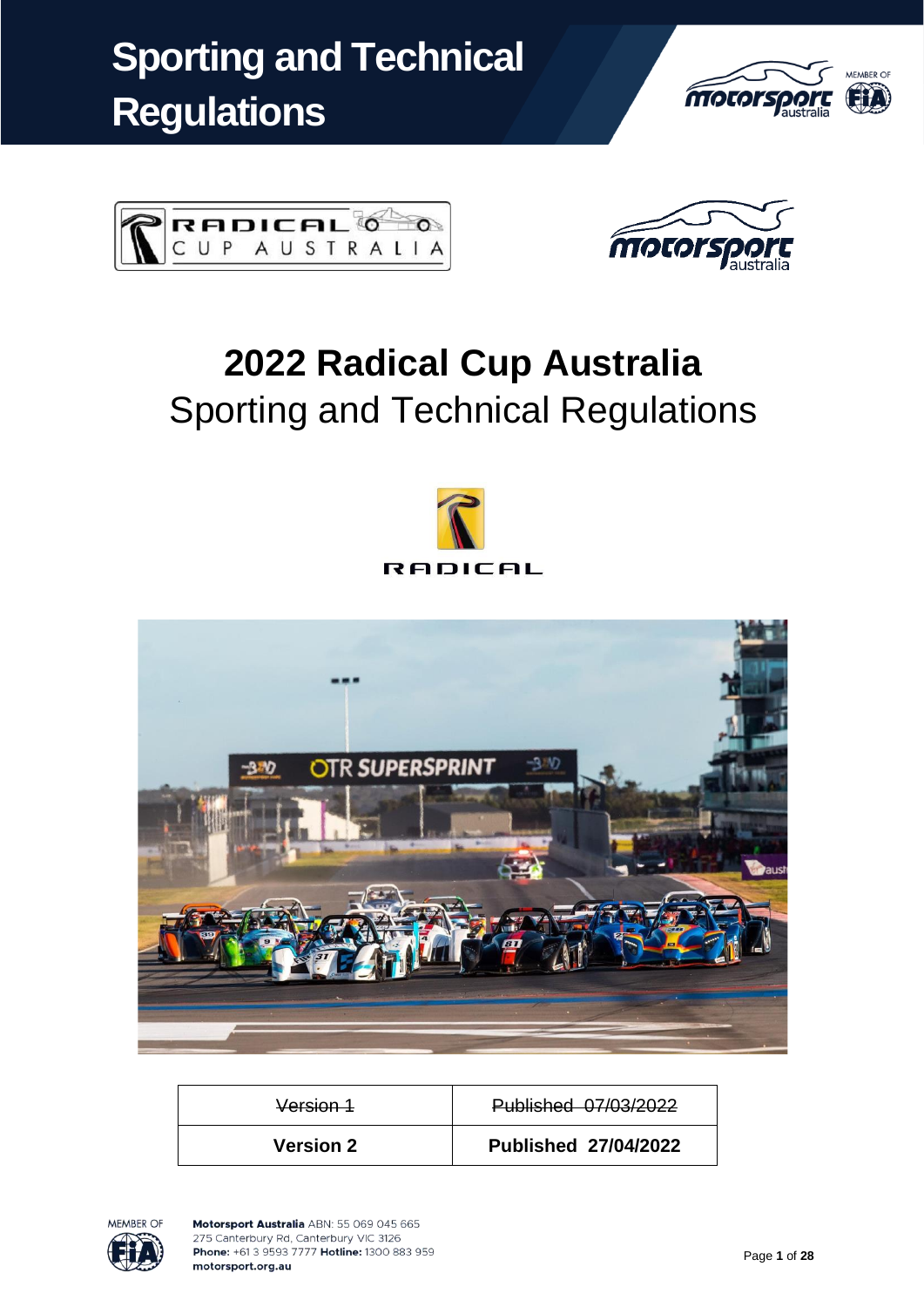



## 2022 Radical Cup Australia

## **Sporting & Technical Regulations**

A capitalised and italicised word in this document is defined in the FIA International Sporting Code (Code), the National Competition Rules (NCR), including their Appendices or Attachment E of this document.

Any HEADING is for reference only and has no regulatory effect.

## **Contents**

| <b>S1</b>      |                   |  |
|----------------|-------------------|--|
|                | S1.1              |  |
|                | S1.2              |  |
| S <sub>2</sub> |                   |  |
|                | S2.1              |  |
| S <sub>3</sub> |                   |  |
| S4             |                   |  |
|                | S4.1              |  |
| S5             |                   |  |
|                | S5.1              |  |
|                | S5.2              |  |
|                | S5.3              |  |
| S6             |                   |  |
| S7             |                   |  |
| S8             |                   |  |
|                | S8.1              |  |
| S9             |                   |  |
|                | S9.1              |  |
|                |                   |  |
|                | S9.2              |  |
|                | S9.3              |  |
| <b>S10</b>     |                   |  |
|                |                   |  |
|                | S11.1             |  |
|                | S11.2             |  |
|                | S11.3             |  |
|                | S11.4             |  |
|                | S <sub>11.5</sub> |  |
|                |                   |  |
|                | S12.1             |  |
|                | S12.2             |  |
|                | S12.3             |  |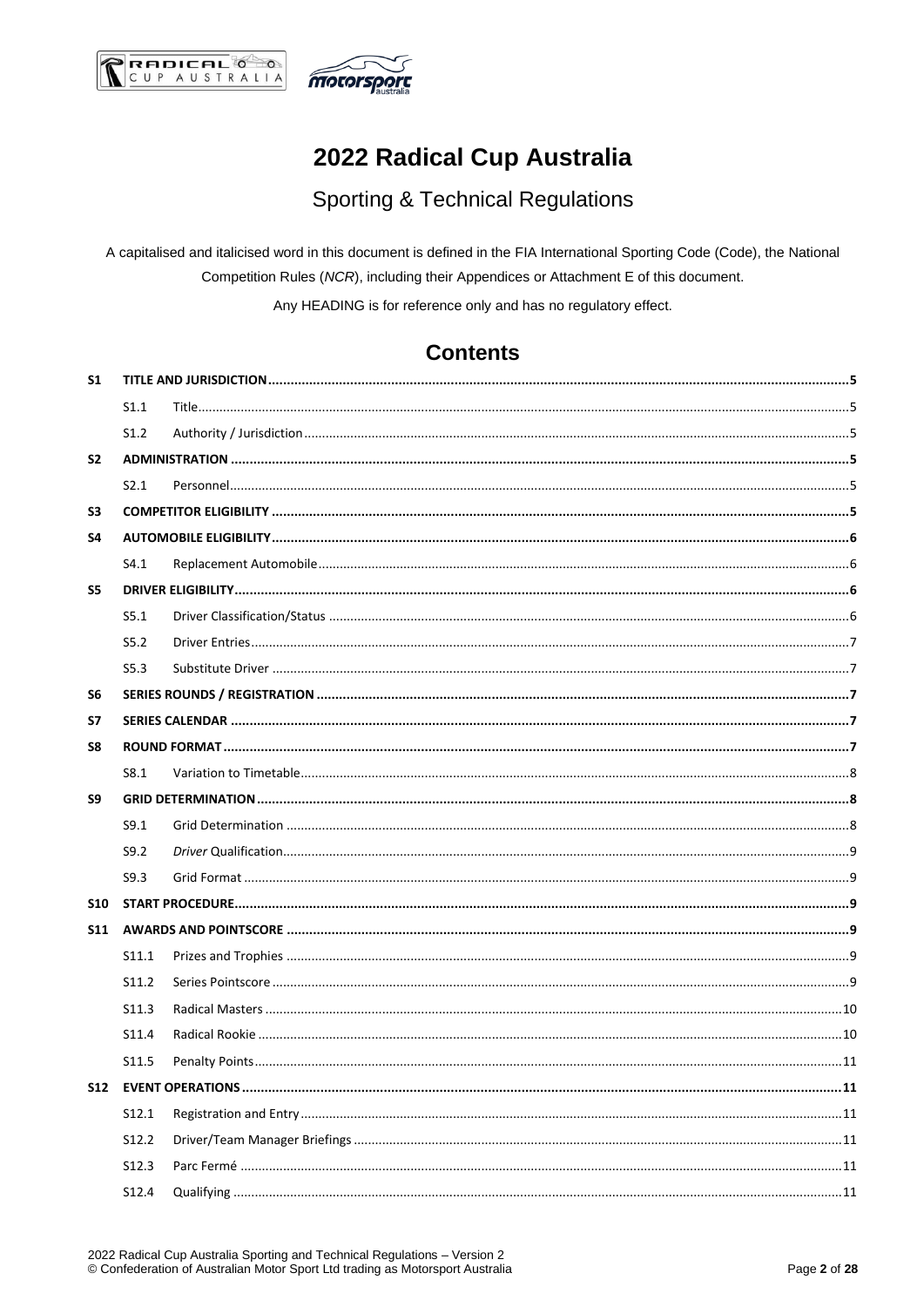



|            | S12.5             |  |
|------------|-------------------|--|
|            | S <sub>12.6</sub> |  |
|            | S12.7             |  |
|            | S12.8             |  |
|            | S12.9             |  |
|            |                   |  |
| <b>S13</b> |                   |  |
| <b>S14</b> |                   |  |
| <b>S15</b> |                   |  |
| <b>S16</b> |                   |  |
| <b>S17</b> |                   |  |
| <b>S18</b> |                   |  |
|            | S <sub>18.1</sub> |  |
|            | S <sub>18.2</sub> |  |
|            | S <sub>18.3</sub> |  |
| <b>S19</b> |                   |  |
|            | S <sub>19.2</sub> |  |
| <b>S20</b> |                   |  |
| <b>S21</b> |                   |  |
|            |                   |  |
|            |                   |  |
|            |                   |  |
|            |                   |  |
|            |                   |  |
|            |                   |  |
| T1         |                   |  |
| T2         |                   |  |
|            | T2.1              |  |
|            | T2.2              |  |
|            | T2.3              |  |
| T3         |                   |  |
| Т4         |                   |  |
|            | T4.1              |  |
|            | T4.2              |  |
|            | T4.3              |  |
|            | T4.4              |  |
| T5         |                   |  |
|            | T5.1              |  |
|            | T5.2              |  |
| T6         |                   |  |
|            | T6.1              |  |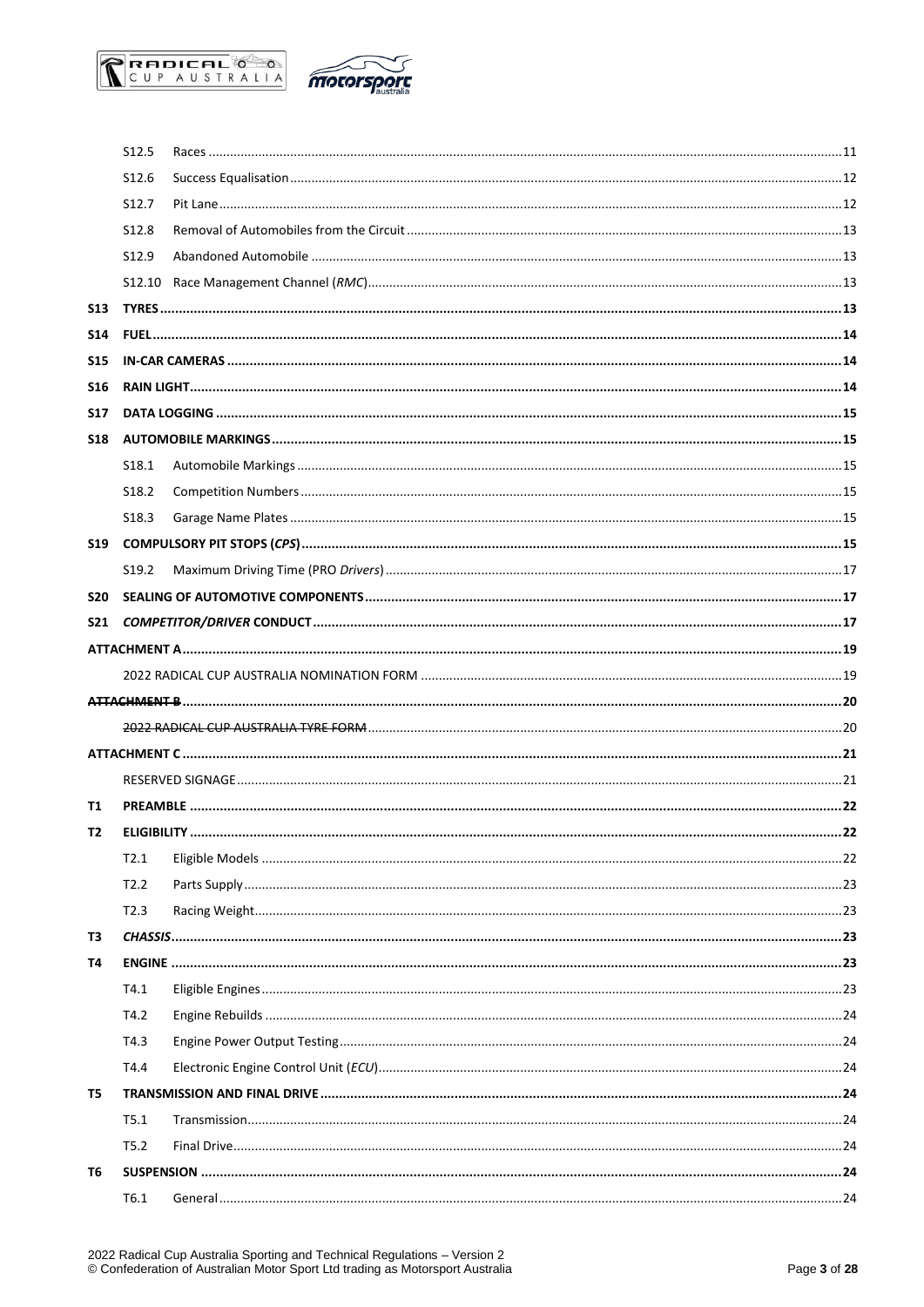

|            | T6.2 |  |
|------------|------|--|
|            | T6.3 |  |
| T7         |      |  |
| T8         |      |  |
| T9         |      |  |
| <b>T10</b> |      |  |
|            |      |  |
|            |      |  |
|            |      |  |
|            |      |  |
|            |      |  |
|            |      |  |
|            |      |  |
|            |      |  |
|            |      |  |
|            |      |  |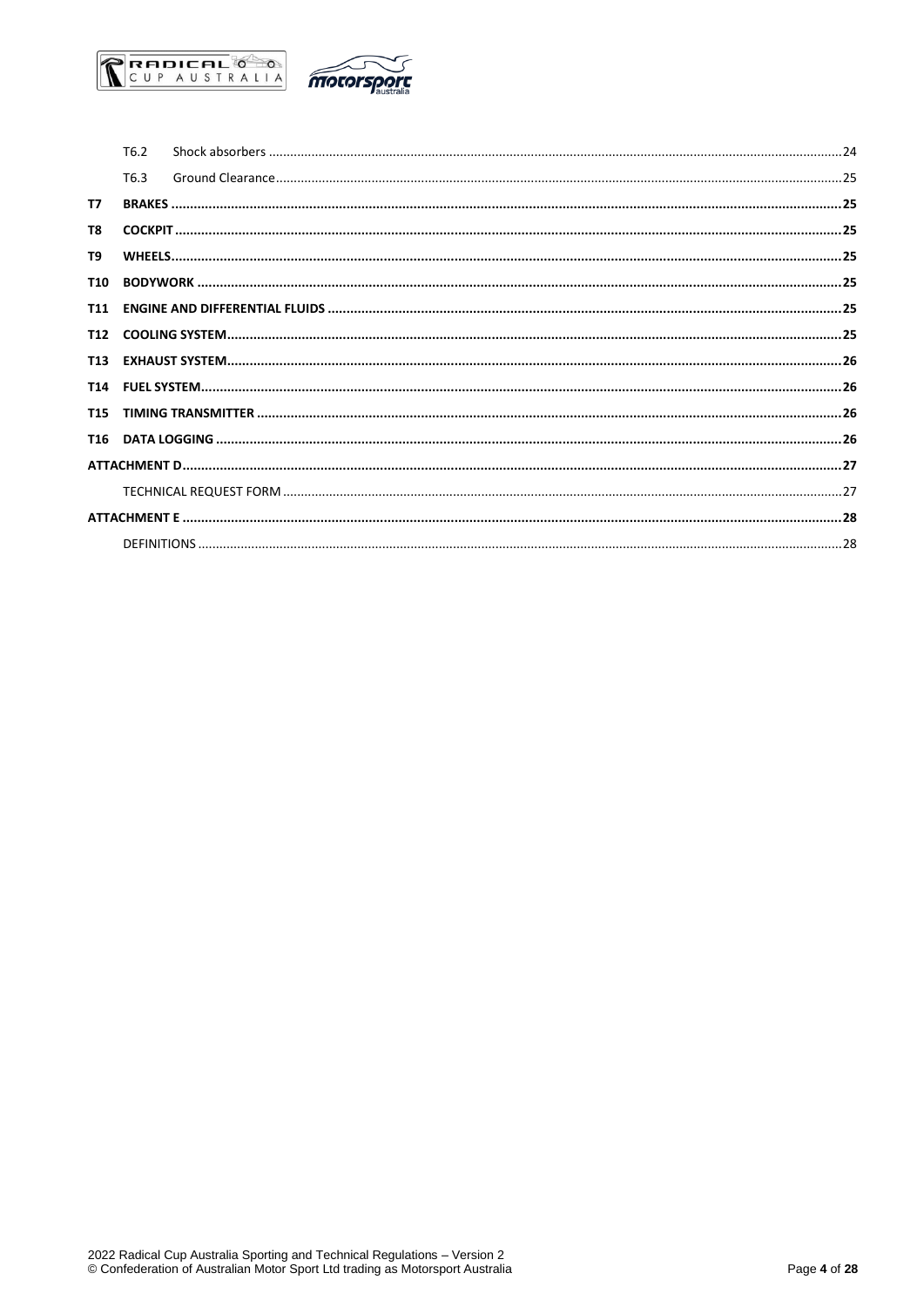



## **2022 Radical Cup Australia**

## Sporting Regulations

## <span id="page-4-1"></span><span id="page-4-0"></span>**S1 TITLE AND JURISDICTION**

### **S1.1 Title**

This *Series* will only be known as and referred to as the "2022 Radical Cup Australia".

#### <span id="page-4-2"></span>**S1.2 Authority / Jurisdiction**

- (a) Each *Event* in the 2022 Radical Cup Australia (*Series*) will be held under the FIA International Sporting Code including Appendices; the National Competition Rules (*NCR*) and Circuit Race Standing Regulations (*CRSR*) of *Motorsport Australia*; the Sporting and Technical Regulations issued by *Motorsport Australia*; *Supplementary Regulations* issued by the *Organiser* at each *Round*; Bulletins issued by the Stewards, and any Driver Briefing Notes or instructions issued by the Clerk of the Course at an *Event*.
- (b) The *Series* has been sanctioned by *Motorsport Australia* as an Authorised Series.
- (c) Radical Cup Australia Pty Ltd has been appointed as the Category Manager (*CM*) by *Motorsport Australia* for this *Series*.

**Contact Details:** Radical Cup Australia Pty Ltd. (ABN 90 128 935 160) Charise Bristow Unit 1/14 Stoddart Road Prospect NSW 2148 Ph: 0416 562 209 Website: [www.radicalcupaustralia.com.au](http://www.radicalcupaustralia.com.au/) Email: info@radicalcupaustralia.com.au

### <span id="page-4-4"></span><span id="page-4-3"></span>**S2 ADMINISTRATION**

#### **S2.1 Personnel**

(a) The following personnel have been appointed to the *Series* by *Motorsport Australia* and/or the *CM* and have the authority to administer the various aspects of these regulations as detailed in the *CRSR*.

| (i)     | Technical Delegate (TD):         | Alan Pickstock         |
|---------|----------------------------------|------------------------|
| (ii)    | Driving Standards Advisor (DSA): | TBA                    |
| (iii) - | Category Administrator (CA):     | <b>Charise Bristow</b> |

## <span id="page-4-5"></span>**S3 COMPETITOR ELIGIBILITY**

To be eligible to compete in the *Series*, each *Competitor* must hold a current Motorsport Australia Competitor Licence and be a party to a current agreement with the *CM*.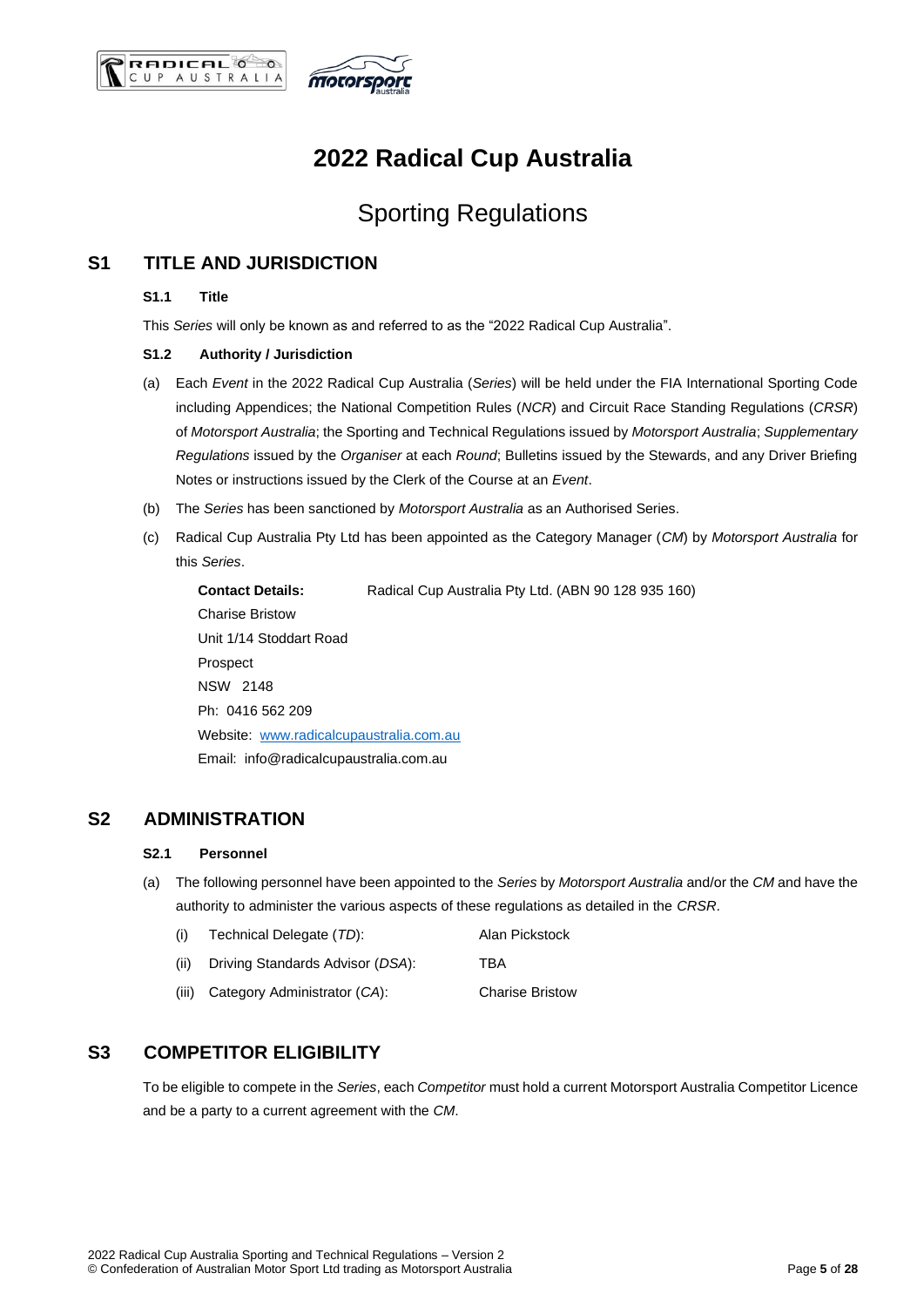



## <span id="page-5-0"></span>**S4 AUTOMOBILE ELIGIBILITY**

To be eligible to compete in the *Series*, each *Automobile* must be a Radical SR3 model listed in Article T2 of the 2022 Radical Cup Australia Technical Regulations, comply with the provisions of the 2022 Radical Cup Australia Technical Regulations and be approved by the *CM*.

#### <span id="page-5-1"></span>**S4.1 Replacement Automobile**

Following the commencement of the first qualifying session of each *Round*, any *Automobile* that has been entered to compete at that *Round* may not be replaced with another *Automobile*.

## <span id="page-5-2"></span>**S5 DRIVER ELIGIBILITY**

- (a) The minimum age to be eligible to drive a Radical *Automobile* is determined by the weight to power ratio of the *Automobile* calculated in accordance with the General Appendix – Competition Licence Regulations of the *Motorsport Australia Manual.* The minimum ages are:
	- (i) 17 years for an *Automobile* with a weight/power ratio of less than 3.5 kg/kW.
	- (ii) 16 years for an *Automobile* with a weight/power ratio of more than 3.5 kg/kW.
- (b) To be eligible to compete in the *Series*, each *Driver* must hold a current Motorsport Australia Circuit Licence with a Provisional endorsement or higher, unless noted otherwise in the *Supplementary Regulations* for a particular *Round*.
- (c) To be eligible to compete and to score points in the *Series*, each *Driver* and *Competitor* must have paid all fees required by the *CM*.
- (d) Each *Driver* must be registered with the *CM* no later than 5 days prior to the commencement of a *Round* and will be subject of *Driver* classification by the *CM*. If a registration is accepted by the *CM* later than 5 days prior to the commencement of a *Round*, the *Driver* will be classified as Professional for that *Round*.

#### <span id="page-5-3"></span>**S5.1 Driver Classification/Status**

- (a) Each *Driver* will be assessed by the *CM* prior to entering the *Series*, or not later than 5 days prior to the commencement of a *Round* and will be classified into one of the following classifications based on the following guidelines:
	- (i) Amateur (AM) A *Driver* who takes part in the *Series* as a hobby or pastime, or who is not otherwise a PRO or ProAm.
	- (ii) ProAm (ProAm) A *Driver* who is under the age of 35 and is not classed as PRO or has won a national championship and is not classified as PRO.
	- (iii) Professional (PRO) A *Driver* earning income as a race instructor, or is/has competed at a professional level, or who is being paid to race in this or any other championship or series or who is receiving their *Series* drive free of charge in return for instruction. In addition, a *Driver* who has previously won an *International Championship* or *Series* or a National *Championship* or Series in any country including Radical Cup Australia, may be classified as PRO.
- (b) A *Driver's* classification may be changed at any time at the discretion of the *CM*. Any change will be advised to a *Driver* by the *CM* as soon as practical.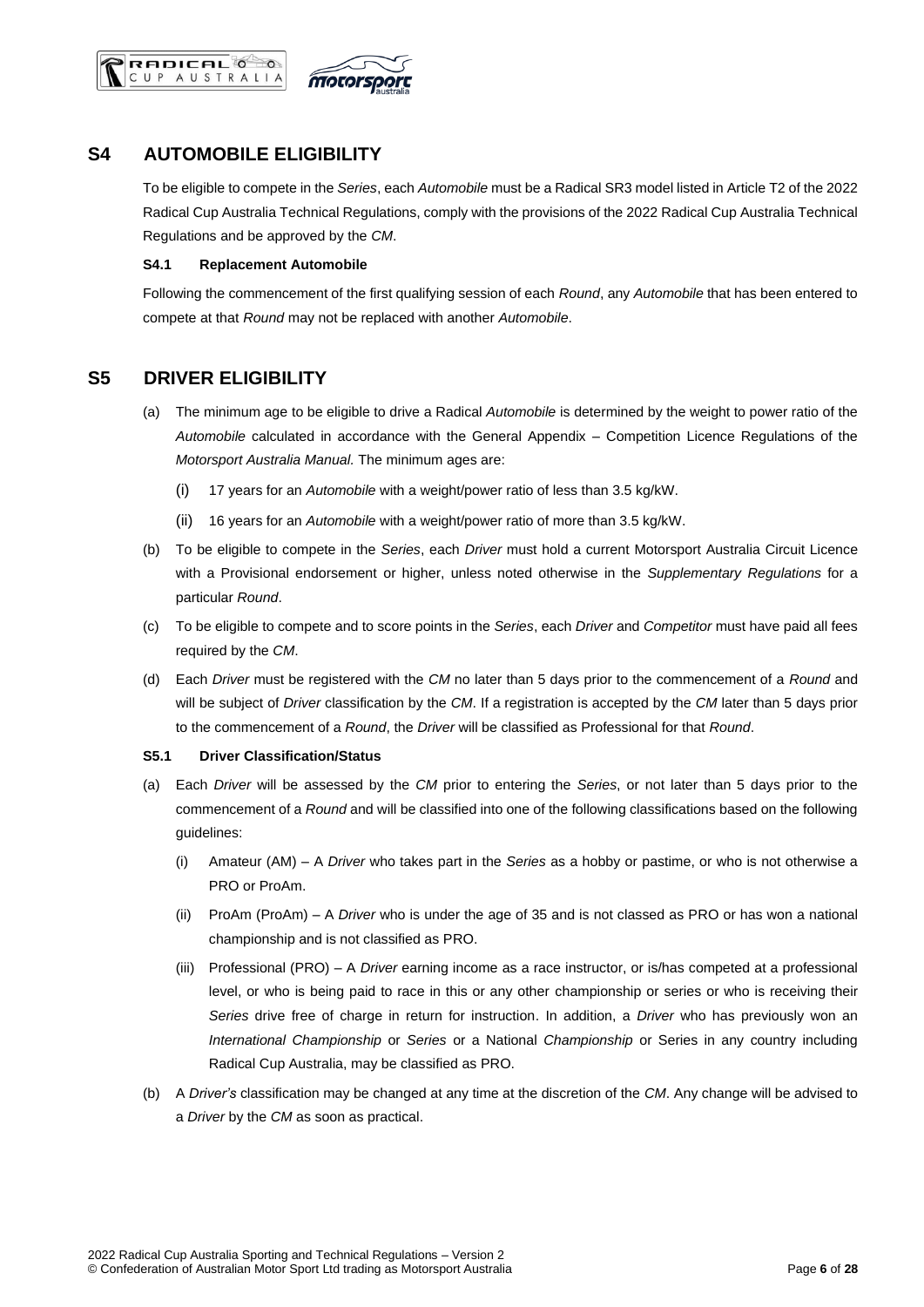



#### <span id="page-6-0"></span>**S5.2 Driver Entries**

- (a) Each *Automobile* may have a combination of AM, ProAm and PRO classified *Drivers* as follows:
	- (i) 1 AM *Driver* only
	- (ii) 2 AM *Drivers*
	- (iii) 1 ProAm *Driver* only
	- (iv) 1 ProAm *Driver* plus 1 AM *Driver*
	- (v) 1 PRO *Driver* plus 1 AM *Driver*
- (b) Each *Driver* in a dual *Driver* entry must qualify for the *Event* as per the event regulations.
- (c) For each *Driver* in a dual *Driver* entry to be eligible to be awarded points in accordance with Article S11.2(c) of these Regulations, the *Driver* combination must be nominated as a team with the *CM* at least 5 days prior to the commencement of the relevant *Round*.

#### <span id="page-6-1"></span>**S5.3 Substitute Driver**

Prior to the commencement of the first qualifying session at each *Round*, a *Competitor* may nominate a substitute *Driver* (who has already been classified) who will be permitted to compete in the remainder of the *Round* subject to the approval of the Stewards.

## <span id="page-6-2"></span>**S6 SERIES ROUNDS / REGISTRATION**

- (a) The *Series* will be conducted over 5 *Rounds* as detailed in the Series Calendar below.
- (b) Each race conducted as a part of the *Series* will count in determining the final results.
- (c) Each *Competitor* participating in all or part of the *Series* must be registered with the *CM* and pay the relevant registration fee.

## <span id="page-6-3"></span>**S7 SERIES CALENDAR**

The *Series* will be conducted over the following *Rounds*:

| Round | <b>Date</b>              | <b>Circuit</b>                |
|-------|--------------------------|-------------------------------|
|       | $18 - 20$ March          | Phillip Island                |
| າ     | <u> 29 April – 1 May</u> | <b>Wanneroo Raceway</b>       |
| 32    | $27 - 29$ May            | <b>Sydney Motorsport Park</b> |
| 43    | $5 - 7$ August           | Queensland Raceway            |
| 54    | $21 - 23$ October        | The Bend Motorsport Park      |
| 5     | <b>TBG</b>               | <b>TBG</b>                    |

Note: The above calendar is subject to change. The *CM* will advise each *Competitor* of any change.

## <span id="page-6-4"></span>**S8 ROUND FORMAT**

- (a) The number, length and format of *Track* sessions will ultimately be negotiated between the *CM* and the *Organiser* prior to a *Round* and will be advised in the relevant *Supplementary Regulations* issued for an *Event*.
- (b) The intended format for each *Round* is as follows: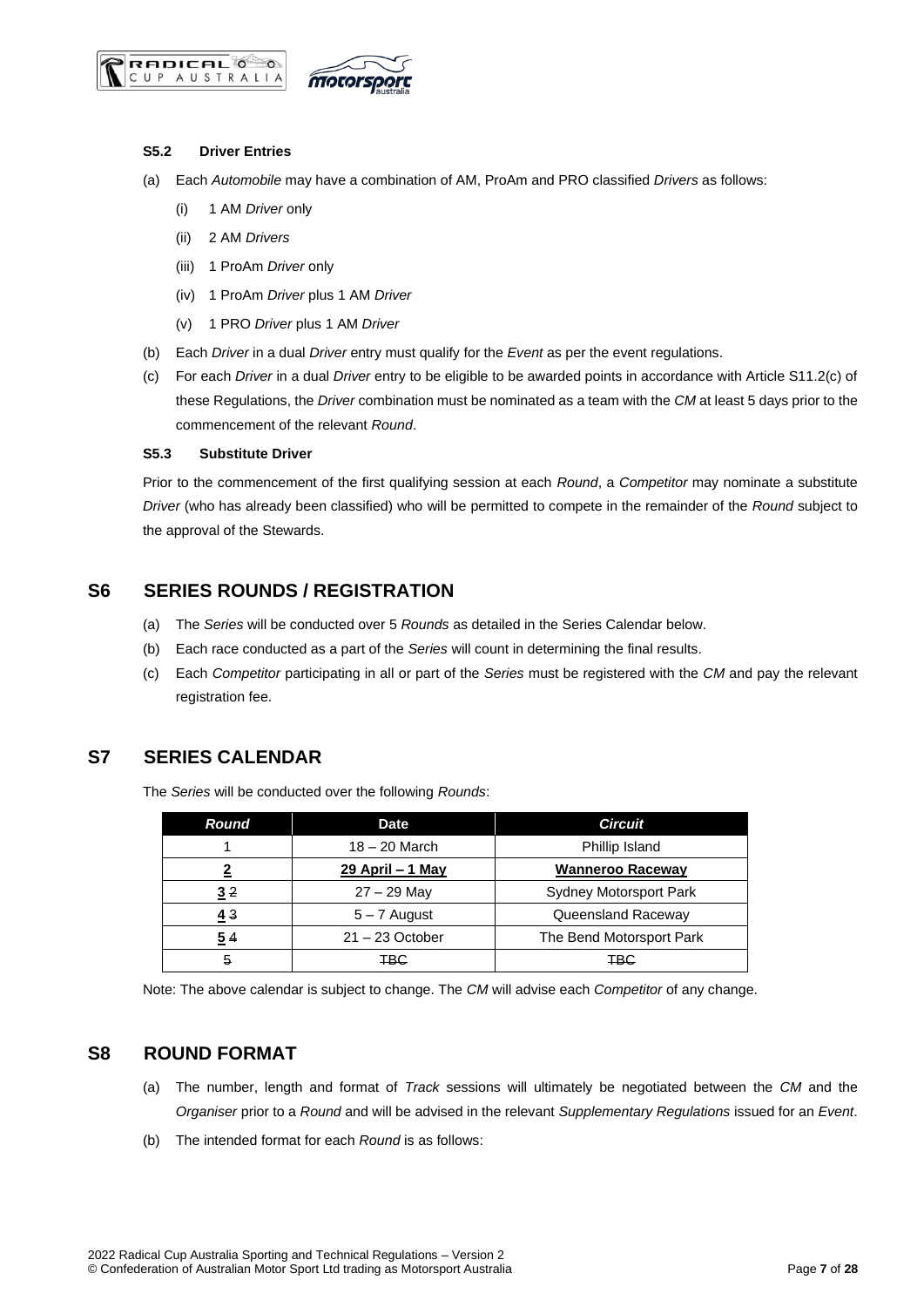

| <b>Round</b> | <b>Practice</b>   | Qualifying        | Races             |
|--------------|-------------------|-------------------|-------------------|
|              | $3 \times 20$ min | $1 \times 30$ min | $2 \times 50$ min |
| 2            | $2 \times 20$ min | $1 \times 30$ min | 4 x 25 2 x 45 min |
|              | $3 \times 20$ min | $1 \times 30$ min | $2 \times 50$ min |
|              | $3 \times 20$ min | $1 \times 30$ min | $2 \times 50$ min |
| 5            | $3 \times 20$ min | $1 \times 30$ min | $2 \times 50$ min |

#### <span id="page-7-0"></span>**S8.1 Variation to Timetable**

- (a) The number and type of races, race durations, and sequence may be varied at any time due to exceptional circumstances, but only with the prior approval of the Stewards.
- (b) If race durations are changed more than 15 minutes prior to the start of a race, corresponding changes to pit stop duration, and/or pit stop window, may or may not be made at the discretion of the *CM*. Any changes will be communicated to each *Competitor* as soon as practicable.
- (c) If the race duration is changed by Officials within 15 minutes of the race start, or during the race, any necessary change will be communicated to each *Competitor* as soon as known via stack team app or *RMC*.

## <span id="page-7-2"></span><span id="page-7-1"></span>**S9 GRID DETERMINATION**

#### **S9.1 Grid Determination**

- (a) For a *Round* with 2 x 50-minute races, the grid for each race will be determined based on the results of the qualifying session at each *Round* as detailed below:
- (a) **Race 1: Subject to the requirements of (c) below,** the *Automobile* that has set the fastest qualifying lap time will be on grid position 1, the *Automobile* that has set the second fastest qualifying lap time will be on grid position 2 and so on.
- (b) **Race 2: Subject to the requirements of (c) below,** the second fastest qualifying lap time of each *Automobile* will be used to determine the grid order.
- (c) **For a dual** *Driver* **entry:**
	- (i) **The fastest qualifying lap time by the** *Driver* **nominated to start Race 1 will be used for their**  *Automobile* **when determining the grid for Race 1.**
	- (ii) **The second fastest qualifying lap time by the** *Driver* **nominated to start Race 2 will be used for their**  *Automobile* **when determining the grid for Race 2.**
- (b) For a *Round* with 4 x 25-minute races, the grid for each race will be determined as follows:
	- (i) **Race 1:** The *Automobile* that has set the fastest qualifying lap time will be on grid position 1, the *Automobile* that has set the second fastest qualifying lap time will be on grid position 2 and so on.
	- (ii) **Race 2:** The finishing order from Race 1.
	- (iii) **Race 3:** The second fastest qualifying lap time of each Automobile will be used to determine the grid order.

#### (iv) **Race 4:** The finishing order from Race 3.

- (d) If 2 or more *Drivers* record equal fastest or second fastest lap times in qualifying, the first *Driver* to record the time will take precedence in regards to starting positions for the grid.
- (e) For a dual *Driver* entry, the *Automobile's* fastest qualifying lap time will be the average of the fastest qualifying lap time achieved by each *Driver* and the *Automobile's* second fastest qualifying lap time will be the average of the second fastest qualifying lap time achieved by each *Driver*.
- (e) Each *Driver* must participate in the single qualifying session at each *Round*.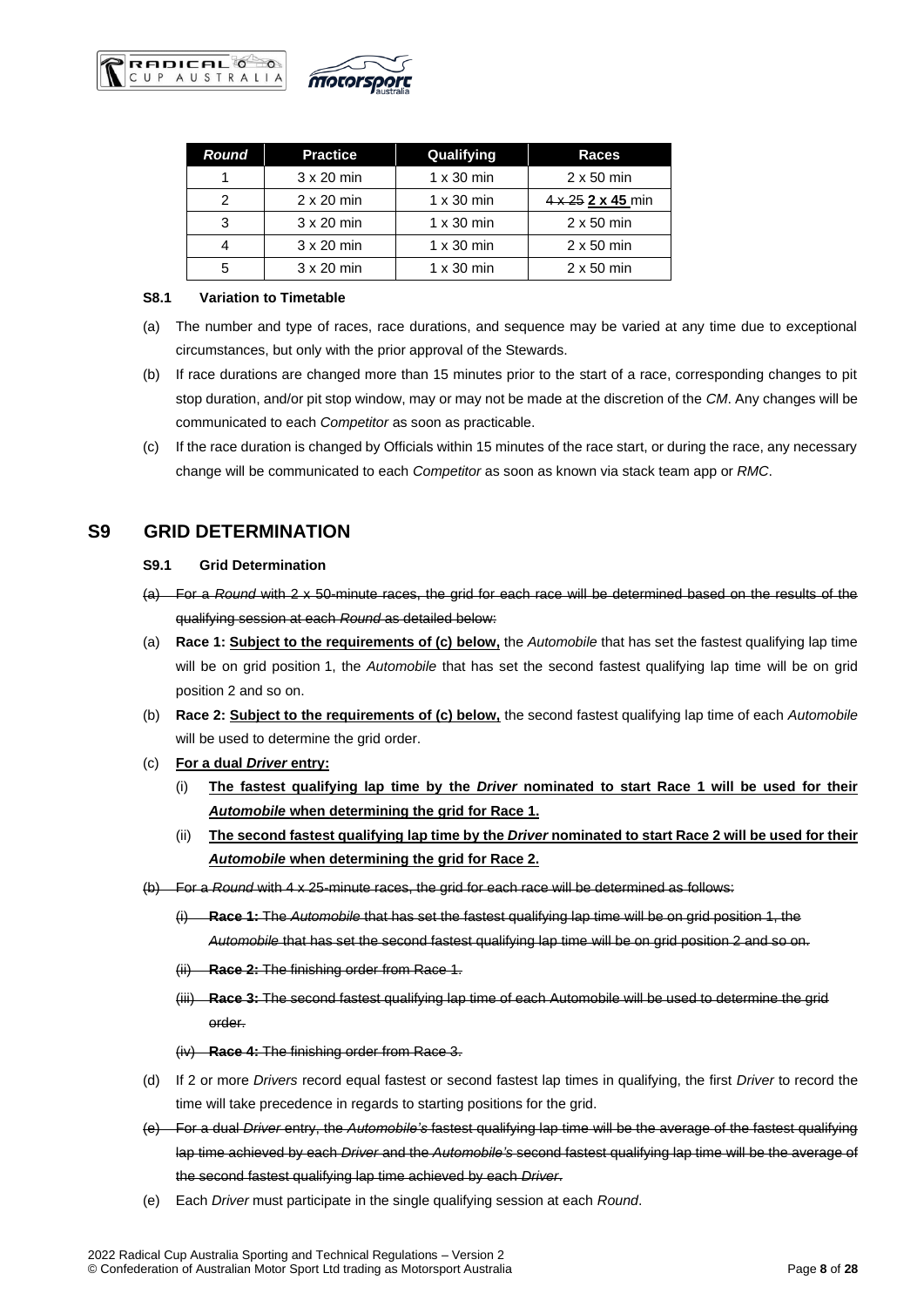

#### <span id="page-8-0"></span>**S9.2** *Driver* **Qualification**

**RADICAL** CUP AUSTRALIA

- (a) If a *Driver* fails to qualify (that is, has not participated in qualifying, or not set the required lap time in qualifying or had lap times in qualifying deleted as a penalty) and is permitted by the Stewards to compete, their *Automobile* will start each race at that *Round* from the rear of the grid. If there are multiple such *Drivers*, the *Automobile* of each *Driver* will be gridded in the order of the following conditions based on the performance of the *Driver* who failed to qualify, moving to the next condition if the first is not able to determine the order:
	- (i) *Series* order
	- (ii) fastest lap time in the preceding practice session
	- (iii) as determined by the Stewards.

#### <span id="page-8-1"></span>**S9.3 Grid Format**

A "Non-Fill-up" grid will be used at each *Round*. That is, if one or more *Automobiles* do not make the published grid, then their spots will be left vacant. As rolling starts are used, *Drivers* must stay alongside the *Automobile* shown beside them on the grid sheet until the race *Start* signal is shown.

## <span id="page-8-2"></span>**S10 START PROCEDURE**

The *Start* procedure for each race will be as detailed in the *CRSR* – Non-Championship Start – Rolling Start.

## <span id="page-8-4"></span><span id="page-8-3"></span>**S11 AWARDS AND POINTSCORE**

#### **S11.1 Prizes and Trophies**

- (a) Prizes, trophies and awards will be as determined by the *CM* and will be advised to each *Competitor*.
- (b) A *Series* award will be presented by the *CM* to the winner of the:
	- (i) 2022 Radical Cup Australia
	- (ii) Radical Masters
	- (iii) Radical Rookie

#### <span id="page-8-5"></span>**S11.2 Series Pointscore**

(a) Points will be awarded to each *Driver* based on their finishing position for each race as follows:

| <b>Finishing</b><br><b>Position</b> | <b>Points</b> | <b>Finishing</b><br><b>Position</b> | <b>Points</b> | <b>Finishing</b><br><b>Position</b> | <b>Points</b> |
|-------------------------------------|---------------|-------------------------------------|---------------|-------------------------------------|---------------|
| 1 <sup>st</sup>                     | 40            | 8 <sup>th</sup>                     | 18            | 15 <sup>th</sup>                    |               |
| 2 <sub>nd</sub>                     | 35            | 9 <sup>th</sup>                     | 16            | 16 <sup>th</sup>                    | 6             |
| 3 <sup>rd</sup>                     | 30            | 10 <sup>th</sup>                    | 14            | 17 <sup>th</sup>                    | 5             |
| 4 <sup>th</sup>                     | 27            | 11 <sup>th</sup>                    | 12            | 18 <sup>th</sup>                    | 4             |
| 5 <sup>th</sup>                     | 24            | 12 <sup>th</sup>                    | 10            | 19 <sup>th</sup>                    | 3             |
| 6 <sup>th</sup>                     | 22            | 13 <sup>th</sup>                    | 9             | 20 <sup>th</sup>                    | 2             |
| 7 <sup>th</sup>                     | 20            | 14 <sup>th</sup>                    | 8             | 21 <sup>st</sup> & over             |               |

- (b) Points will only be awarded to *Drivers* classified as finishers in the final results of each race.
- (c) In the case of dual *Driver* entries that have correctly nominated as a team, each *Driver* will be awarded the same number of points as per the table above for each race.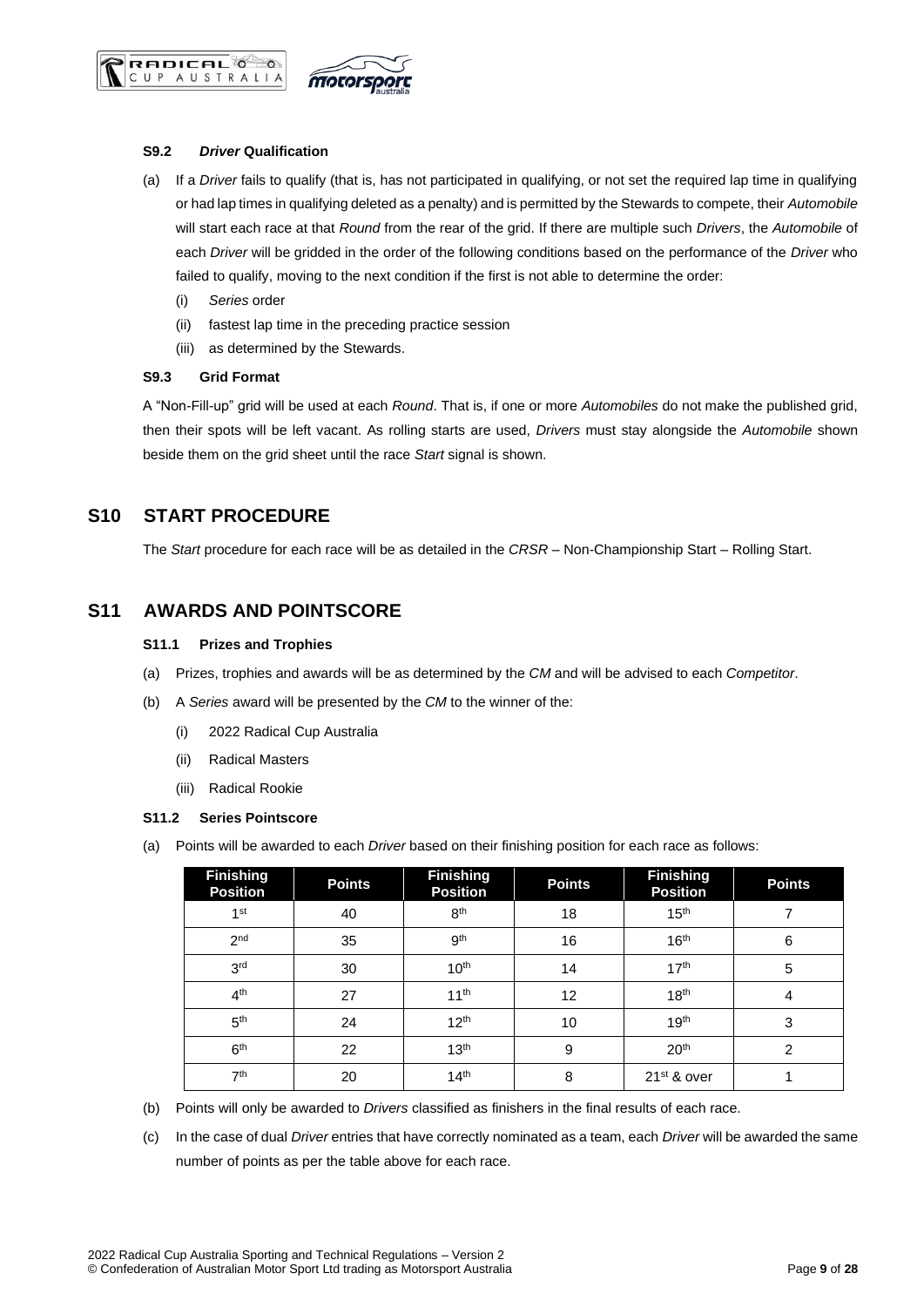

- (d) In addition to the above, 2 points will be awarded to each *Driver* (but not to their team-mate) that achieves the fastest lap time in each Qualifying session at each *Round*.
- (e) In addition to the above, 1 point will be awarded to each *Driver* (but not to their team-mate) that achieves the fastest lap time in each race of the *Series*.
- (f) The results for each *Round* will be determined by the number of points scored by each *Driver* at that *Round*.
- (g) If there is a tie at the end of any *Round*, the final positions for that *Round* will be determined by comparing the results of each of the tied *Drivers* in the final race of that *Round*. The higher place in the *Round* results will be awarded to the *Driver* with the higher finishing position in the final race.
- (h) The Winner of the 2022 Radical Cup Australia will be the *Driver* gaining the highest points total from all *Rounds*.
- (i) If there is a tie at the end of the Series in which each tied *Driver* was paired together in the same dual *Driver* entry for all *Rounds*, final positions will be determined as follows:
	- (i) For a PRO-AM pairing the AM *Driver.*
	- (ii) For a ProAm-AM or AM-AM pairing by comparing the race results achieved by each tied *Driver*, with the *Driver* with the highest number of first places being awarded the higher *Series* position. If at this stage a tie still exists, it will be resolved by comparing the number of second, third or fourth places (and so on) achieved by each tied *Driver* until all positions have been determined.
- (j) If there is a tie at the end of the *Series* in which each tied *Driver* was not paired together in the same dual *Driver* entry for all *Rounds* final positions will be determined by comparing the race results achieved by each tied *Driver*, with the *Driver* with the highest number of first places being awarded the higher *Series* position. If at this stage a tie still exists, it will be resolved by comparing the number of second, third or fourth places (and so on) achieved by each tied *Driver* until all positions have been determined.

#### <span id="page-9-0"></span>**S11.3 Radical Masters**

**RADICAL** CUP AUSTRALIA

- (a) Each *Driver* who is 50 years of age or older on 1st January of the year of the *Series* will be eligible for the Radical Masters award.
- (b) Points will be awarded to each eligible *Driver* for their finishing position relative to each other Radical Masters *Driver* in each race as detailed in S11.2.
- (c) The winner of the Radical Masters will be the eligible *Driver* gaining the highest points total from all *Rounds*.
- (d) If there is a tie at the end of the *Series*, final positions will be determined as detailed in S11.2.

#### <span id="page-9-1"></span>**S11.4 Radical Rookie**

- (a) Each *Driver* who satisfies the following criteria will be eligible for the Radical Rookie award
	- (i) Competed in less than 2 *Rounds* of the *Series* in any previous year **(not including 2020 or 2021)**; or
	- (ii) Competed in 2 *Rounds* or less of the *Series* in the previous year; or
	- (ii) Not finished in a top 10 position in any *Round* of the Series in the previous year **(2019)**.
- (b) Points will be awarded to each eligible *Driver* for their finishing position relative to each other Radical Rookie *Driver* in each race as detailed in S11.2.
- (c) The winner of the Radical Rookie award will be the eligible *Driver* gaining the highest points total from all *Rounds*.
- (d) If there is a tie at the end of the *Series*, final positions will be determined as detailed in S11.2.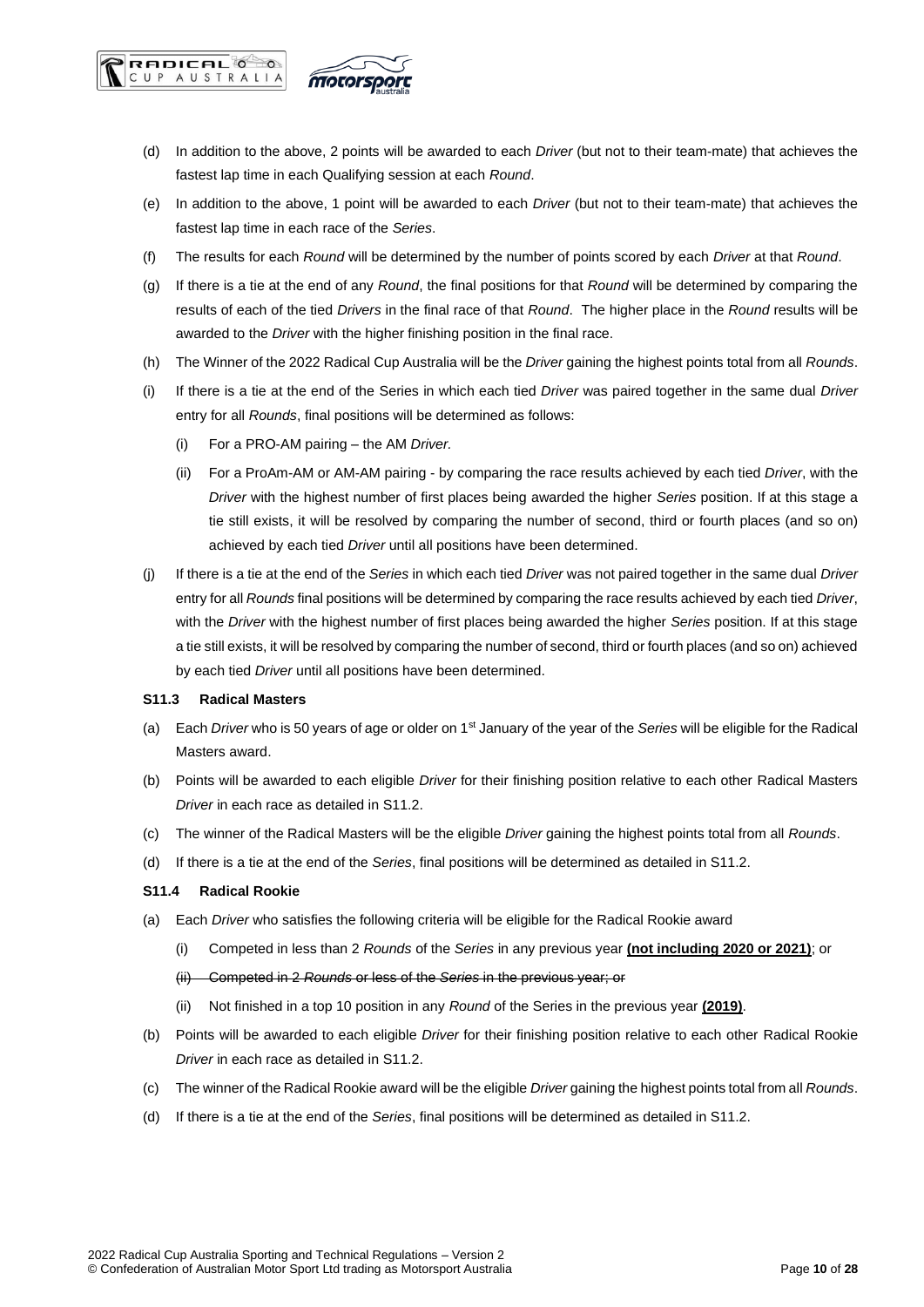



#### <span id="page-10-0"></span>**S11.5 Penalty Points**

Any loss of *Series* points imposed as a penalty must be deducted from the *Series* points total at the end of the *Series* prior to determining final positions for the *Series*. These points must also be deducted prior to determining final positions for any other award in connection with the *Series* (e.g. Radical Masters, Radical Rookie).

## <span id="page-10-2"></span><span id="page-10-1"></span>**S12 EVENT OPERATIONS**

#### **S12.1 Registration and Entry**

The *Series* will operate under the Motorsport Australia Series Registration and Entry Process. Series Registration and Entry Forms will be available from the *CM* with document checking being conducted by the *CM* and the Secretary of the Event prior to the first official *Track* session at each *Round*.

#### <span id="page-10-3"></span>**S12.2 Driver/Team Manager Briefings**

- (a) Each *Driver* and Team Manager (i.e. an appropriately authorised representative of the *Competitor*, other than the *Driver*) must attend the compulsory Driver/Team Manager briefing.
- (b) The time and location of this briefing will be detailed in the *Supplementary Regulations* for the *Event*.
- (c) The attendance sheet must be signed by each *Driver* and each Team Manager to confirm attendance.
- (d) Other compulsory briefings may be convened as required and will be advised to each *Competitor* accordingly.

#### <span id="page-10-4"></span>**S12.3 Parc Fermé**

- (a) Each *Automobile*, including those remaining in pit lane, must proceed directly to the designated *Parc Fermé* area via the most direct route (or as directed by an Official) at the conclusion of qualifying, without returning to pit or paddock areas and without interference from any third party (other than an Official).
- (b) Each *Automobile* must proceed directly to the designated *Parc Fermé* area via the most direct route (or as directed by an Official) at the conclusion of each race, without returning to pit or paddock areas and without interference from any third party (other than an Official).
- (c) An *Automobile* may not be removed from the *Parc Fermé* except with the express permission of the *TD* or Chief Scrutineer (or their nominee).
- (d) The following penalties will be imposed for an *Automobile* not entering *Parc Fermé* or for the removal of an *Automobile* from *Parc Fermé* without permission:
	- (i) Qualifying: *Disqualification* from qualifying
	- (ii) Race: *Disqualification* from the relevant race
- (e) During *Parc Fermé*, 1 data technician for each *Automobile* will be responsible for the download of engine data from their *Automobile* and submitting the data to the *TD* or the representative nominated by the *CM* at each *Round* from RPE (Radical Performance Engines UK).

#### <span id="page-10-5"></span>**S12.4 Qualifying**

During qualifying, an *Automobile* may not return to the paddock/garage area without the express permission of the *TD* or Chief Scrutineer (or their nominee). If an *Automobile* exits pit lane to the paddock/garage during qualifying it will be prohibited to re-join that session.

#### <span id="page-10-6"></span>**S12.5 Races**

(a) At the end of each timed race the chequered flag will be displayed to the leading *Automobile* the first time it crosses the *Control Line* on the *Track* after the race time has elapsed.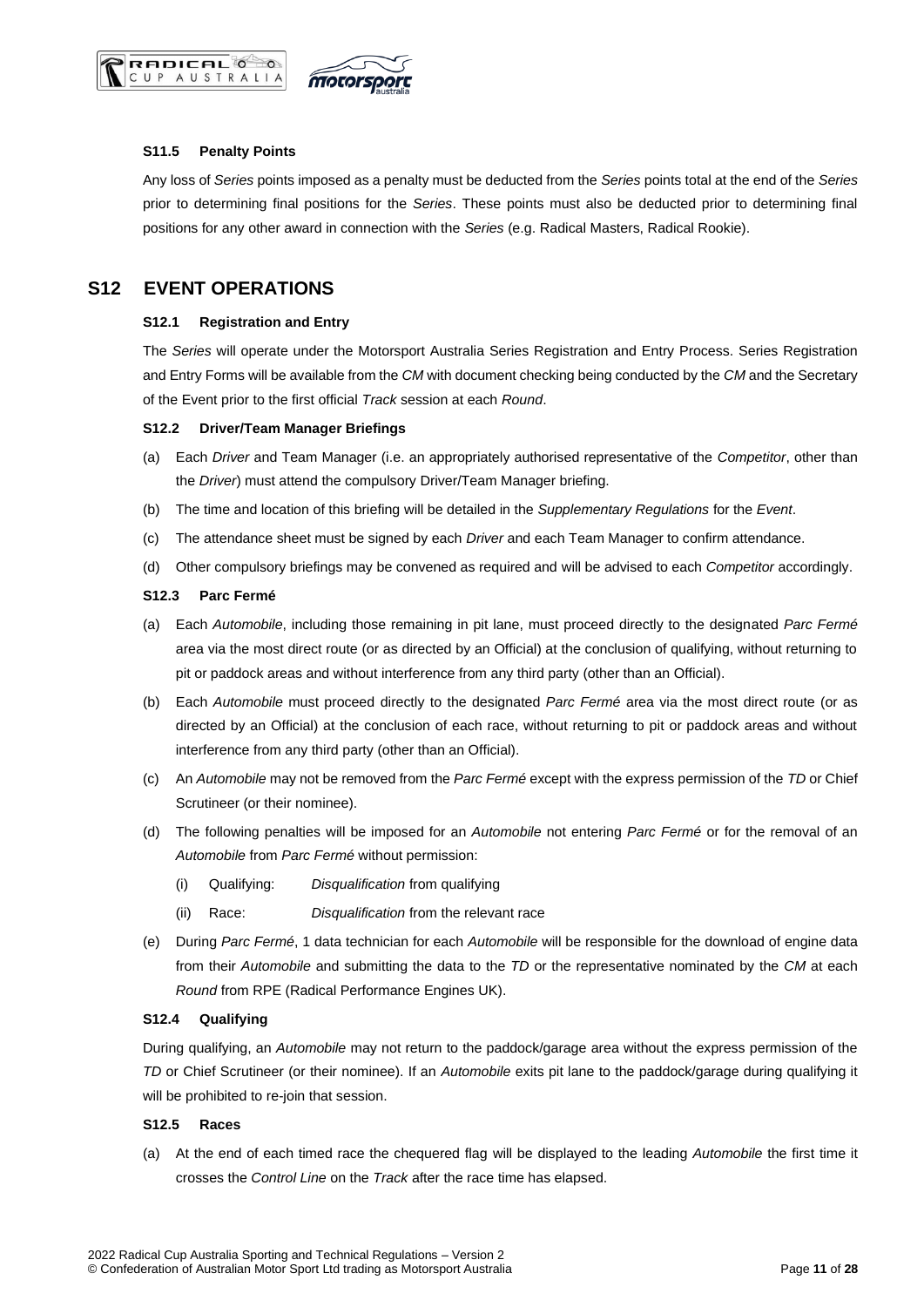



- (b) The starting time of a race will commence when the first *Automobile* crosses the *Control Line* after the signal to *Start* is given.
- (c) For each *Round* in the case of a dual *Driver* entry:
	- (i) The *Driver* to start Race 1 must be nominated to the *CM* at least 30 minutes before the scheduled **commencement of the qualifying session.** *Start* of the race.
	- (ii) The other *Driver* must start Race 2.
	- (iii) For a Sprint *Round*, the *Driver* that starts Race 1 must also start Race 3 and the *Driver* that starts Race 2 must also start Race 4.
	- (iii) Where there is a race with a compulsory timed pit stop, both *Drivers* must participate and a *Driver* change must be performed during the CPS window.

#### <span id="page-11-0"></span>**S12.6 Success Equalisation**

(a) The *Driver/s* of each of the top 5 classified *Automobiles* in each race will have a "Success Equalisation Time" applied which will be added to the minimum CPS stationary time (refer Article S19) for the following 2 races in the *Series* in which the *Driver/s* take part.

#### (b) Success Equalisation will not apply to a Sprint Race.

(b) The Success Equalisation Time will be as follows:

| <b>Finishing Position</b> | Time added to minimum CPS<br>stationary time<br>(seconds) |
|---------------------------|-----------------------------------------------------------|
| 1st                       | 10                                                        |
| 2 <sub>nd</sub>           |                                                           |
| 3rd                       |                                                           |
| ⊿th                       |                                                           |
| цφ                        |                                                           |

(c) Success Equalisation Times are cumulative

For clarification: As an example, if a *Driver* (or *Driver* pairing) wins a race they will have 10 seconds added to their minimum CPS stationary time for their next race. If they finish third in that next race, the cumulative addition to their minimum CPS stationary time for their following race will be 16 seconds (10s + 6s). If they then finish outside of the top 5 in that following race, the time added to their minimum CPS stationary time will be reduced to 6 seconds for the subsequent race, and so on.

- (d) If a *Driver* in a dual *Driver* entry drives on their own or with another *Driver* in a different dual *Driver* entry in a subsequent race, the Success Equalisation Time will still be added to the minimum CPS stationary time.
- (e) If a new dual *Driver* entry is formed from 2 *Drivers* already subject to Success Equalisation Time, the highest Success Equalisation Time will apply to the new pairing.

#### <span id="page-11-1"></span>**S12.7 Pit Lane**

- (b) Each pit crew member is required to sign a Pit Lane Indemnity Form prior to the first *Track* session and to display identification as and if required by the *Organiser*.
- (c) Each *Competitor* must appoint a Car Controller who will be responsible for the stopping of, and the safe release of the *Automobile* at all times whilst the *Automobile* is in pit lane. The Car Controller is prohibited to perform work of any kind on an *Automobile* during a pit stop.
- (d) The number of pit crew members permitted to work on each *Automobile* during a discretionary pit stop (DPS) is free except for a tyre change operation which is limited to 2 pit crew members not including the Car Controller.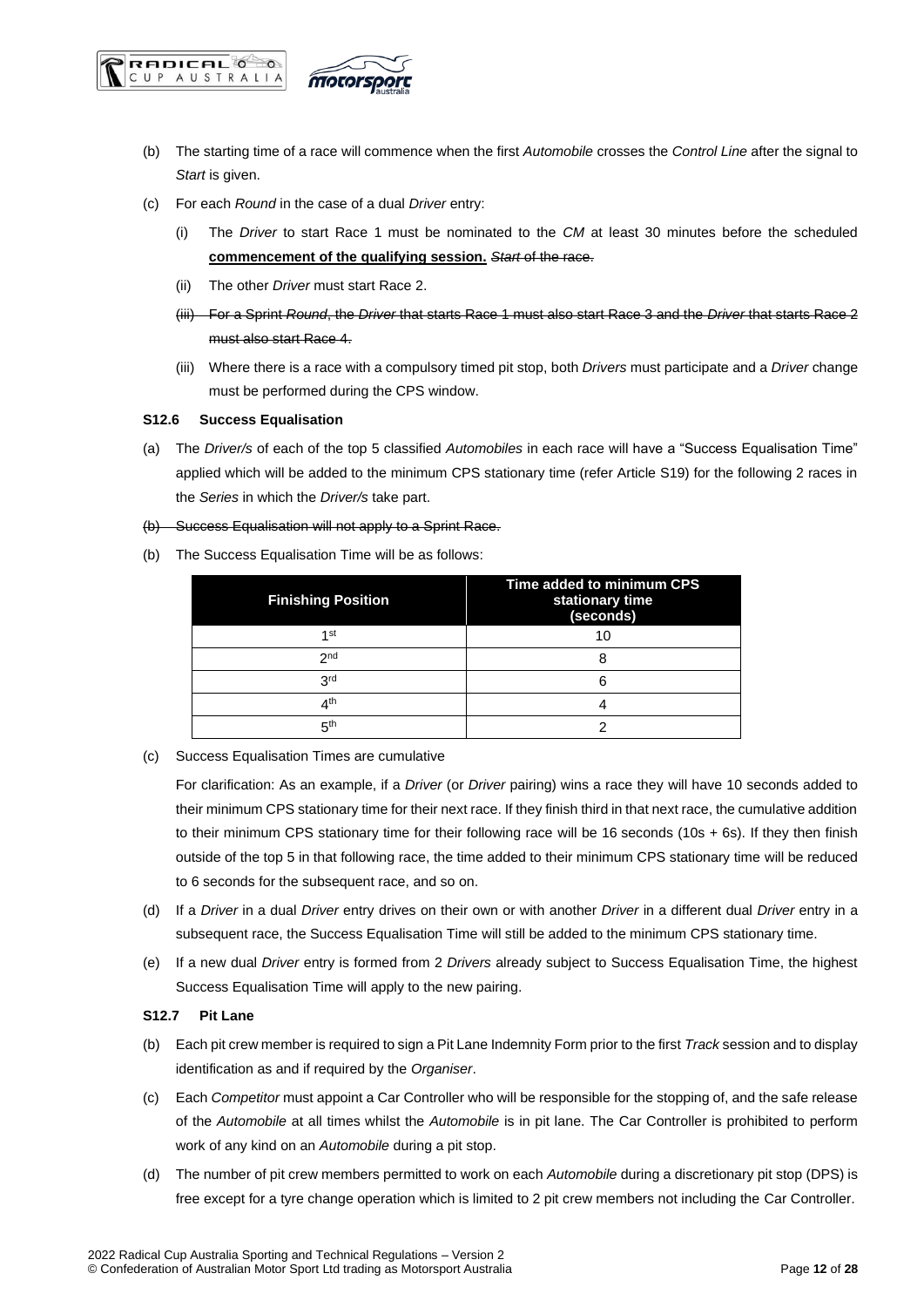

#### <span id="page-12-0"></span>**S12.8 Removal of Automobiles from the Circuit**

Following the commencement of the first qualifying session, it is prohibited to remove any *Automobile* from the *Circuit* prior to the release of all *Automobiles* from the *Parc Fermé* established following the final race of that *Round* without the prior express written approval of the *TD*.

#### <span id="page-12-1"></span>**S12.9 Abandoned Automobile**

**RADICAL** CUP AUSTRALIA

- (b) If a *Driver* has to abandon an *Automobile* on the *Track* or its adjacent area, the *Driver* must ensure that the steering wheel is correctly re-fitted and that the *Automobile* is in neutral, or if not possible, that the diff unit is in neutral so that the *Automobile* may be pushed.
- (c) Failure to comply with the above requirement may result in a 5 grid place penalty being imposed for the next race in which that *Driver* takes part. The Stewards may impose an alternative penalty at their discretion.

#### <span id="page-12-2"></span>**S12.10 Race Management Channel (***RMC***)**

- (b) The category management team will relay relevant information to teams during each *Track* session using *RMC*.
- (c) It is the *Competitor's* responsibility to assign 1 team member to monitor *RMC* during each *Track* session.
- (d) The radio channel for *RMC* must be set as "listen only" and broadcast by team members is prohibited.
- (e) *RMC* frequency will be **Analog 507.300000 CDCSS 503.**available from the *CM*.

### <span id="page-12-3"></span>**S13 TYRES**

(b) Each *Automobile* must only be fitted with Hankook tyres as supplied by Radical Cup Australia Pty Ltd (or a supplier nominated by the *CM*) at all times during an *Event*.

|             | Dry tyres                       |                                 | Wet tyres    |             |
|-------------|---------------------------------|---------------------------------|--------------|-------------|
|             | Rear<br><b>Front</b>            |                                 | <b>Front</b> | Rear        |
| <b>Size</b> | 200/580 R15                     | 265/605 R16                     | 200/580 R15  | 265/605 R16 |
| Compound    | F <sub>200</sub> C <sub>5</sub> | F <sub>200</sub> C <sub>5</sub> | Z217         | Z217        |

- (c) A maximum of 8 dry tyres (4 front & 4 rear) for each *Automobile* is permitted from the commencement of the first qualifying session for each *Round*.
- (d) 30 minutes prior to the commencement of the first qualifying session at each *Round*, each *Competitor* must present **each tyre for marking/scanning by** the 2022 Radical Cup Australia Tyre Form (see Attachment B) containing the serial number of each nominated tyre to be used at that *Round* to the *TD* or Chief Scrutineer (or their nominee).
- (e) With the exception of "wet" treaded tyres used on a damp or wet track, these tyres are the only tyres permitted to be used on that *Automobile* during any qualifying session or race at that *Round*.
- (f) A replacement tyre will only be permitted if the *TD* is satisfied that due to exceptional circumstances, the nominated tyre in question can no longer be used.
- (g) If a *Competitor* is permitted to replace a nominated tyre, in addition to the maximum number permitted for the *Round*, the *Automobile* concerned will incur a loss of 5 *Series* points per tyre, irrespective of whether the tyre is used or not.
- (h) The use of any tyre heating, heat retention device or chemical treatment is prohibited.
- (i) The quantity of wet tyres permitted is free.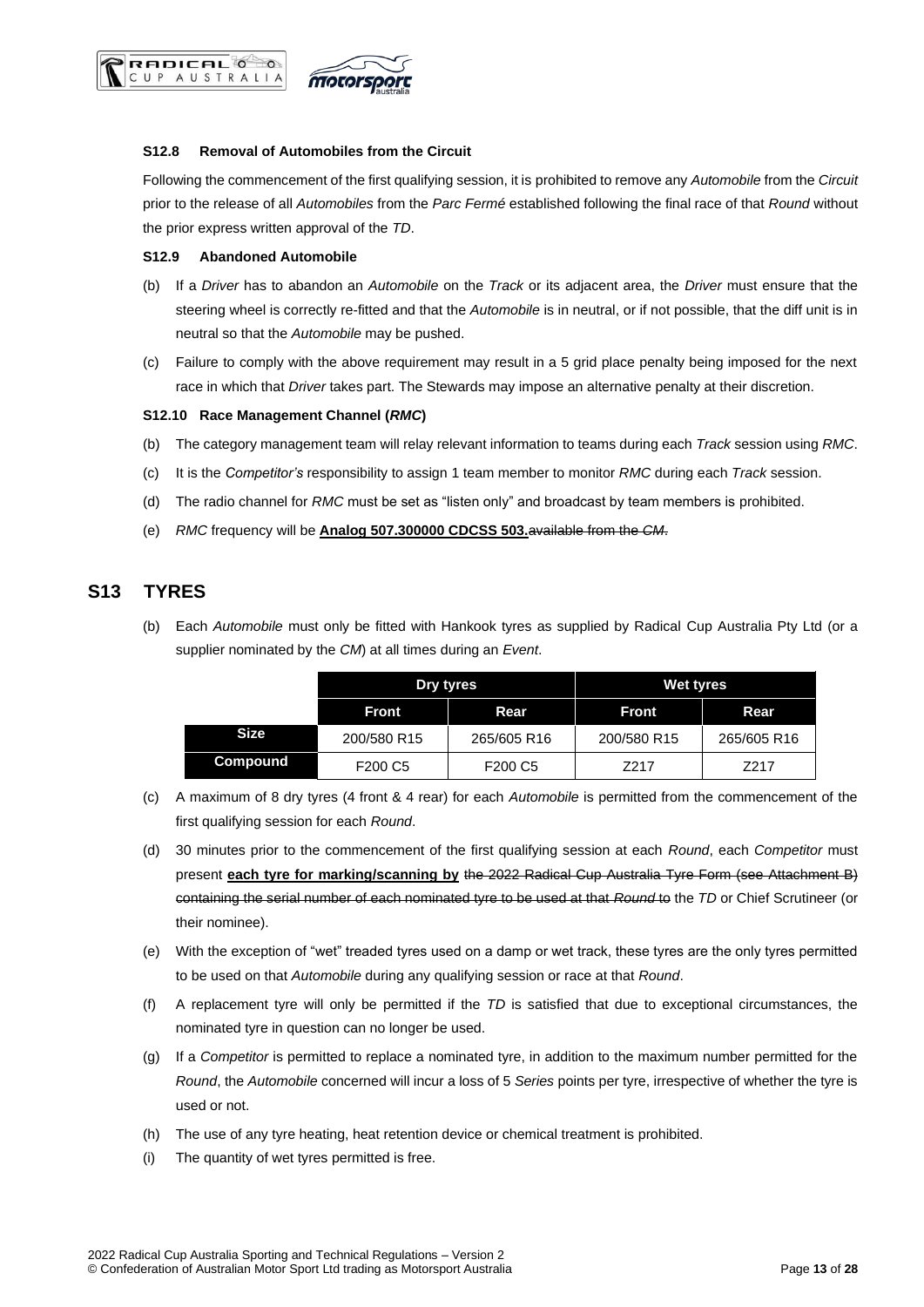

- (j) Each *Competitor* is responsible for ensuring that each tyre is marked as appropriate at all times. If each tyre is not marked for any reason, or the markings become ineligible, each *Competitor* must advise the *TD* or Chief Scrutineer (or their nominee) immediately.
- (k) With the exception of wear resulting from normal usage, each tyre must remain unmodified.
- (l) A tyre may only be cleaned by using manual tools.
- (m) If a *Competitor* is found to have been running on tyres that have not been nominated as required, the following penalties will apply:
	- (i) During qualifying: *Disqualification* from qualifying
	- (ii) During a race: *Disqualification* from the relevant race

**Please note:** The *TD* will be the sole arbiter with regard to the interpretation and application of these tyre regulations and any decisions made by the *TD* in this regard will not be the subject of any protest or appeal.

### <span id="page-13-0"></span>**S14 FUEL**

- (a) For the duration of the *Event*, each *Competitor* must only use 98 octane premium unleaded fuel as supplied by the fuel supplier nominated by the *CM* (Race Fuels Pty Ltd).
- (b) A fuel log will be kept by the fuel supplier at each *Round*.
- (c) With the exception of ambient atmospheric air and the specified fuel detailed, no other substance may be added to the intake charge of the engine.

### <span id="page-13-1"></span>**S15 IN-CAR CAMERAS**

- (a) In-car cameras are mandatory and their installation must be approved by the Chief Scrutineer.
- (b) In-car video footage must be made available (and must be reviewable) to the *CM*, *DSA*, *TD* or Clerk of the Course (or their nominee) at any time upon request. If the footage cannot be viewed then the *Driver* will be subject to a minimum penalty of loss of 5 *Series* points up to a maximum penalty of *Disqualification* from the relevant session being imposed by the Stewards.
- (c) Only Radical Cup Australia *Series* staff may remove a memory card from an in-car camera once *Track* activity has commenced (qualifying or races) including while the *Automobile* is in *Parc Fermé*. If a memory card is removed by a team member or *Driver* during a *Track* session, including during a pit stop or *Parc Fermé*, without the permission of a *Series* staff member a penalty may be imposed.

### <span id="page-13-2"></span>**S16 RAIN LIGHT**

- (a) The fitment of a rain light on each *Automobile* in compliance with the Technical Appendix Schedule C of the *Motorsport Australia Manual* is mandatory.
- (b) The rain light must be illuminated at all times whilst the *Automobile* is fitted with wet weather tyres and is being driven on the *Track* or as otherwise directed by Race Control.
- (c) A minimum penalty of the loss of 5 *Series* points up to a maximum penalty of *Disqualification* from the relevant session may be imposed by the Stewards for a breach of these rain light regulations.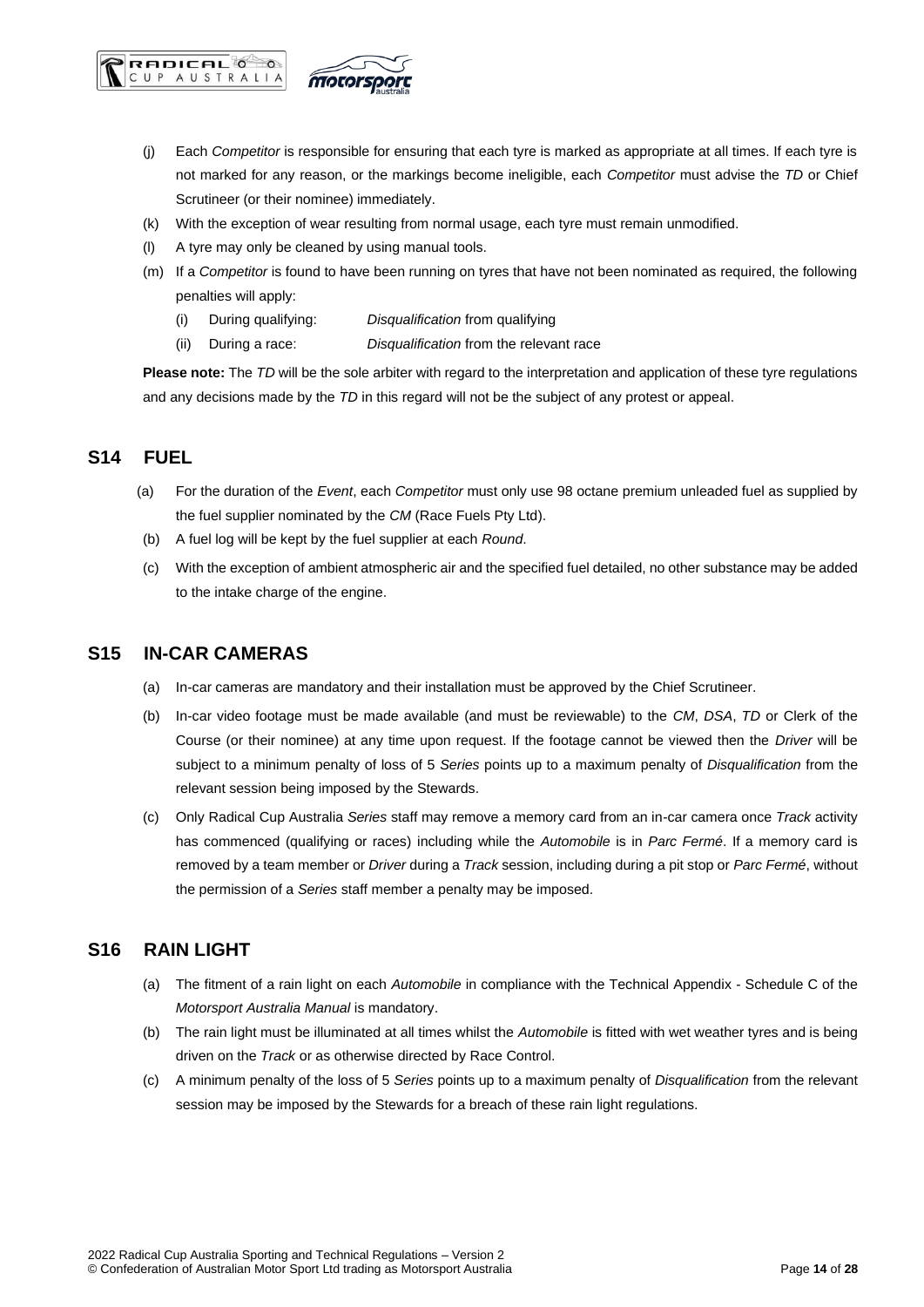



## <span id="page-14-0"></span>**S17 DATA LOGGING**

Access to any data logged including *ECU* must be provided to the *CM*, *TD*, *DSA* or Clerk of the Course (or their nominee) at any time upon request. If the data cannot be viewed then the *Driver* will be subject to a minimum penalty of loss of 5 *Series* points up to a maximum penalty of *Disqualification* from the relevant session being imposed by the **Stewards** 

## <span id="page-14-2"></span><span id="page-14-1"></span>**S18 AUTOMOBILE MARKINGS**

#### **S18.1 Automobile Markings**

- (a) In addition to the requirements detailed below, each *Automobile* must comply with the Technical Appendix Schedule K of the *Motorsport Australia Manual*.
- (b) Each *Automobile* must display the *Series* markings as supplied by the *CM* in accordance with Attachment C of these regulations at all times during each *Round*.

#### <span id="page-14-3"></span>**S18.2 Competition Numbers**

The allocation of a competition number for each *Automobile* is solely the responsibility of the *CM*, which will maintain a register of all competition numbers allocated to, or reserved for, any *Automobile*.

#### <span id="page-14-4"></span>**S18.3 Garage Name Plates**

- (a) Garage Name Plates, supplied by the *CM*, must not be modified and must be displayed above the pit or paddock garage entrance door for the duration of the *Event*.
- (b) It is the responsibility of the *Competitor* to properly and safely secure the plate for their *Automobile* in the location advised by the *CM* at all times.
- (c) Each plate will remain the property of Radical Cup Australia Pty Ltd at all times.
- (d) Damage or loss of the plate for their *Automobile* will incur a fee from the *CM* to the *Competitor* of \$200.

## <span id="page-14-5"></span>**S19 COMPULSORY PIT STOPS (***CPS***)**

- (a) Each *Automobile* is required to complete 1 *CPS* in each race of the *Series* scheduled to be determined by time. For clarification, a *CPS* is not required to be completed in a Sprint race.
- (b) The *CPS* window will open 15 minutes after the commencement of each race, and close after 35 minutes of each race has been completed. If the race time is altered for any reason prior to the race start, the pit window may be adjusted, and if so, will be opened at 30% of the race time and closed at 70% of the race time, calculated to the nearest minute.
- (c) A board will be shown, and a siren sounded when the *CPS* window opens and closes.
- (d) After the *CPS* window is opened, each *Automobile* must cross the *Control Line* on the *Track* proper before entering the pit lane to commence a *CPS*.
- (e) Each *Automobile* must cross the pit lane speed limit line prior to 35 minutes of the race being completed (or the revised pit close time if the race duration has been varied) to be able to conduct the *CPS*.
- (f) For the purpose of measurement, the race time will commence when the lead car crosses the *Start Line* after the *Start* signal (red light is extinguished).
- (g) An *Automobile* will be deemed to have commenced a *CPS* when the *Automobile* enters pit lane (crosses the pit lane speed limit line).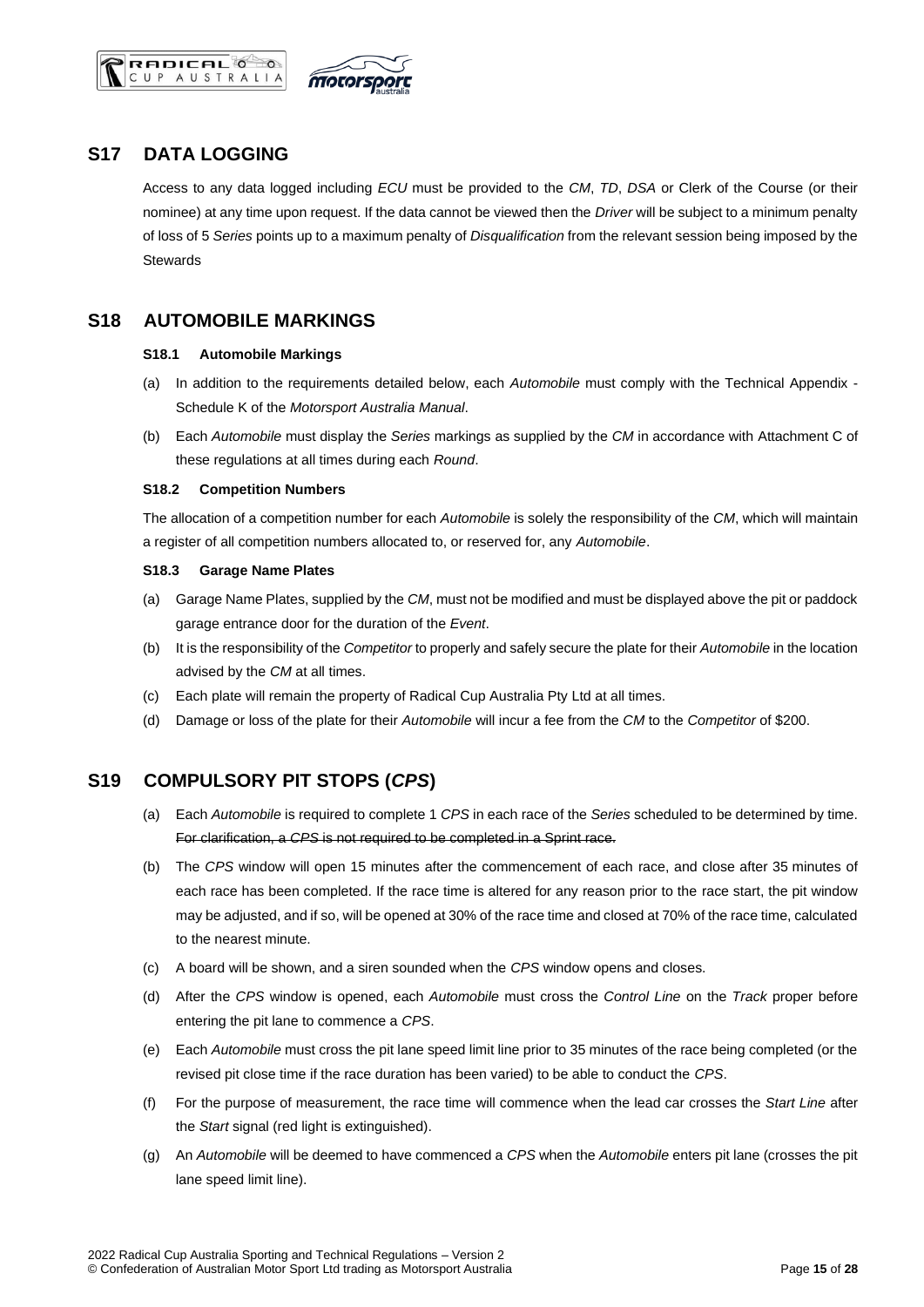

**RADICAL** CUP AUSTRALIA

- (h) An *Automobile* will be deemed to have completed a *CPS* when the *Automobile* exits the pit lane (crosses the pit lane speed delimit line).
- (i) The *CPS* may not be conducted during a Safety Car period that occurs within the *CPS* window. However, if an *Automobile* has crossed the pit lane speed limit line prior to the yellow flag and SC board being displayed at the flag point immediately prior to the pit lane entry then the *CPS* may be completed.
- (j) At the end of a Safety Car period, each *Driver* may pit only after crossing the *Control Line* on the *Track* after the Safety Car restart.
- (k) If the Safety Car is in operation when the *CPS* window closes, any *Driver* who has not commenced the *CPS* must do so within the next 2 laps after the Safety Car restart to avoid penalty.
- (l) A Discretionary Pit Stop to change tyres or carry out other work on an *Automobile* may be conducted at any time.
- (m) The format of each *CPS* will be as follows:
	- (i) Each *Automobile* must come to a complete stop in its allocated pit bay prior to the engine being switched off.
	- (ii) The safety harness must remain fastened until the *Automobile* has come to a complete stop and the engine is switched off and must be re-fastened before the engine is re-started. Failure to comply will result in the *Driver* being reported to the Stewards.
	- (iii) A maximum of 2 pit crew members (not including the Car Controller) are permitted to attend the *Automobile* during the *CPS*. Should a *Driver* change be performed during a pit stop, the in-coming and out-going *Drivers* will not be deemed a pit crew member and each *Driver* is prohibited to perform work of any kind on the *Automobile* during the *CPS*, however, the *Drivers* may assist each other to exit and enter the *Automobile*.
	- (iv) If a *Driver* change is performed, it is permitted to use a driver assistant who will not be deemed part of the 2 pit crew and is prohibited to perform any work on the *Automobile*.
	- (v) All crew, except the Car Controller, and equipment must remain behind the prescribed control line until the *Automobile* has come to a complete stop in its pit bay.
	- (vi) Work may be carried out on the *Automobile*, however, the front or rear *Bodywork* must not be removed.
	- (vii) Tyre changing is permitted during the *CPS* but only after the *Automobile* has been stationary for 60 seconds. A maximum of 2 pit crew members (not including the Car Controller) are permitted. A safety clip must be installed on each changed wheel before the *Automobile* leaves its pit bay. A penalty time of 60 seconds added to race time will be imposed if any safety clip is not installed.
	- (viii) For a single *Driver* entry, the *Driver* may remain seated in the *Automobile* for the duration of the *CPS*.
	- (ix) Except for the following, each *Automobile* must remain stationary in its pit bay for a minimum time of 60 seconds.
		- (A) If a PRO *Driver* is a part of a dual *Driver* entry, the minimum stationary time will be 80 seconds.
		- (B) Any Success Equalisation Time will be added to the minimum *CPS* stationary time and the *Automobile* must remain stationary for that total time during the *CPS*.
	- (x) The engine must remain switched off for a minimum of 40 seconds.
	- (xi) The Car Controller of each *Automobile* will be responsible for monitoring the time constraints of the *CPS*.
	- (xii) All crew, except the Car Controller, and equipment must return behind the prescribed control line before the *Automobile* can leave its pit bay.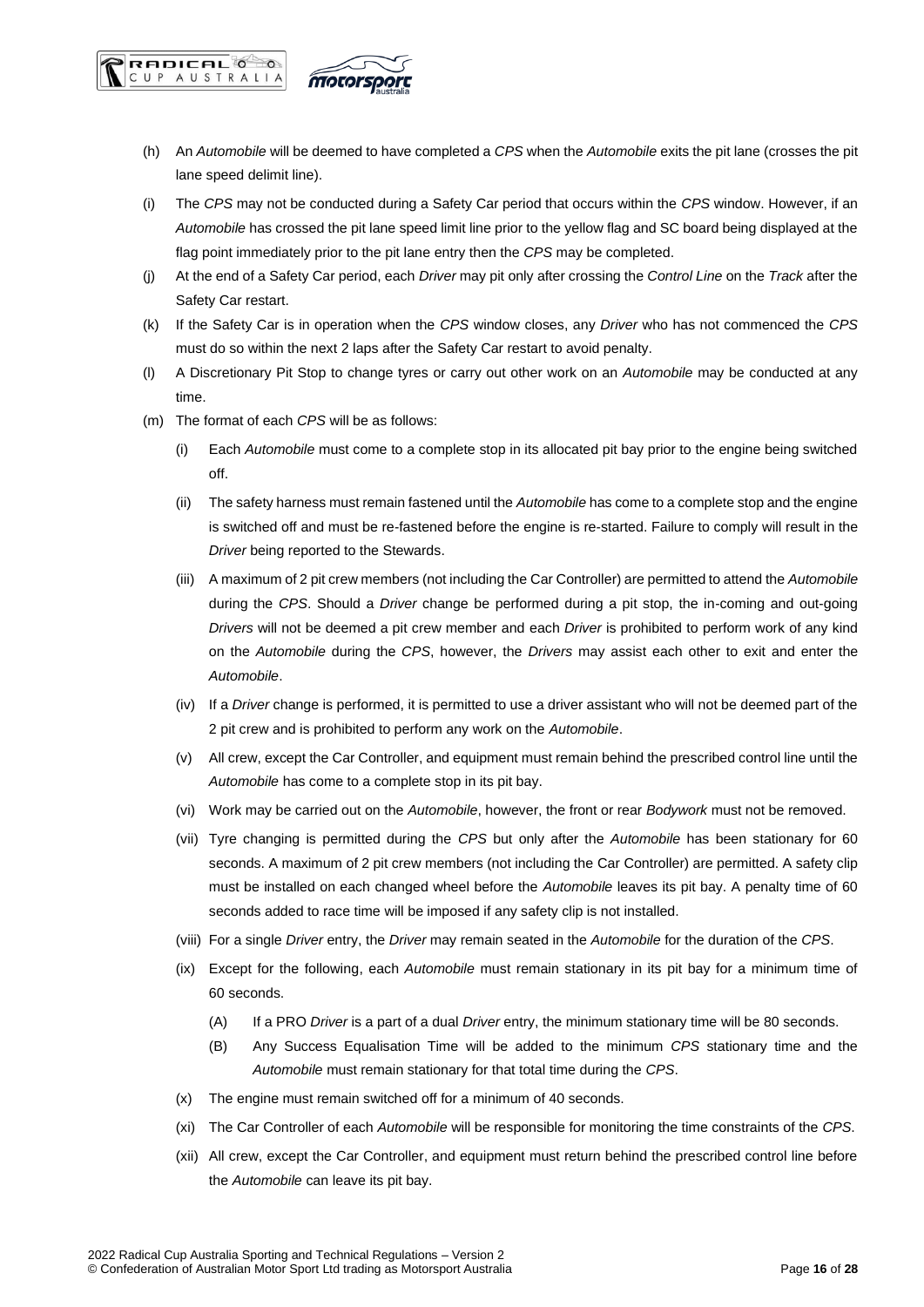



- (n) Penalties for breach of the *CPS* rules will apply as follows:
	- (i) Stationary in pit bay for less than the minimum time specified in Article  $S19(n)(ix) 5$  seconds added to race time for each second, or part thereof, under the minimum time specified.
	- (ii) Engine not switched off for a minimum 40 seconds 10 seconds added to race time.
	- (iii) Removal of front or rear *Bodywork* 60 seconds added to race time.
	- (iv) *Control Line* not crossed once (after pit window opens) before entering pits for *CPS* Pit Lane Drive Through.
	- (v) More than 2 pit crew attending, or pit crew not behind prescribed control line at *Automobile* arrival/departure – Pit Lane Drive Through.
	- (vi) *CPS* not conducted– *Disqualification* from results for that race. However, if the race is stopped by display of the red flag and not recommenced, 60 seconds plus the minimum stationary time specified in Article S19(n)(ix) will be added to the race time of any *Automobile* that has not conducted the *CPS*.
	- (vii) *CPS* not commenced during the *CPS* window 60 seconds added to the race time.
- (o) The *CPS* may not be conducted whilst an *Automobile* is serving a pit lane penalty.

**Note:** It is each *Driver's* responsibility to be familiar with the location of the *Control Line* at each *Track*.

#### <span id="page-16-0"></span>**S19.2 Maximum Driving Time (PRO** *Drivers***)**

The driving time for each PRO *Driver* is prohibited to exceed 50 percent of the race duration during any race that requires a *Driver* change. For each lap that a PRO *Driver* commences after they have exceeded 50 percent of the race duration, 15 seconds will be added to the race time for their *Automobile*. However, if a Safety Car period leads to the PRO *Driver* staying out and exceeding that time, then they may stay out without penalty, but must pit on the lap following that on which the Safety Car enters pit lane. i.e. they must pass the *Control Line* on the *Track* only once at the restart.

**Note:** The driving time will be measured from the time when the *Start* signal is given and subsequently from the first time a *Driver* crosses the *Control Line* after exiting pit lane, until the last time the *Driver* crosses the *Control Line* before entering pit lane or until the *Automobile* crosses the *Control Line* at the end of the race.

## <span id="page-16-1"></span>**S20 SEALING OF AUTOMOTIVE COMPONENTS**

- (a) Any *Seal* affixed to the *Automobile* or engine by Radical Sportscars must be in place at all times during an *Event*.
- (b) No *Seal* may be removed without the prior permission of the *TD* or Chief Scrutineer (or their nominee)
- (c) Where a sealed component has been deemed to be ineligible by the Stewards, they may, at their discretion, impose a penalty of *Disqualification* of the *Automobile* from the results of all previous *Rounds* in which the sealed component was identified as having been used on that *Automobile*.

## <span id="page-16-2"></span>**S21** *COMPETITOR/DRIVER* **CONDUCT**

- (a) It is the *Competitor's* responsibility to ensure that each *Driver* and associated team member comply with all *Rules* and conduct themselves in a responsible manner at all times. Failure to do so may result in the *Competitor* being referred to the Stewards with a recommendation of *Disqualification* from the *Event*.
- (b) For a *Competitor* or *Driver* to raise an issue arising from a session or race, they must complete a "Request for Investigation" form as distributed by the CM and submit it to the *CA* or *DSA* within 30 minutes of the end of that session or race.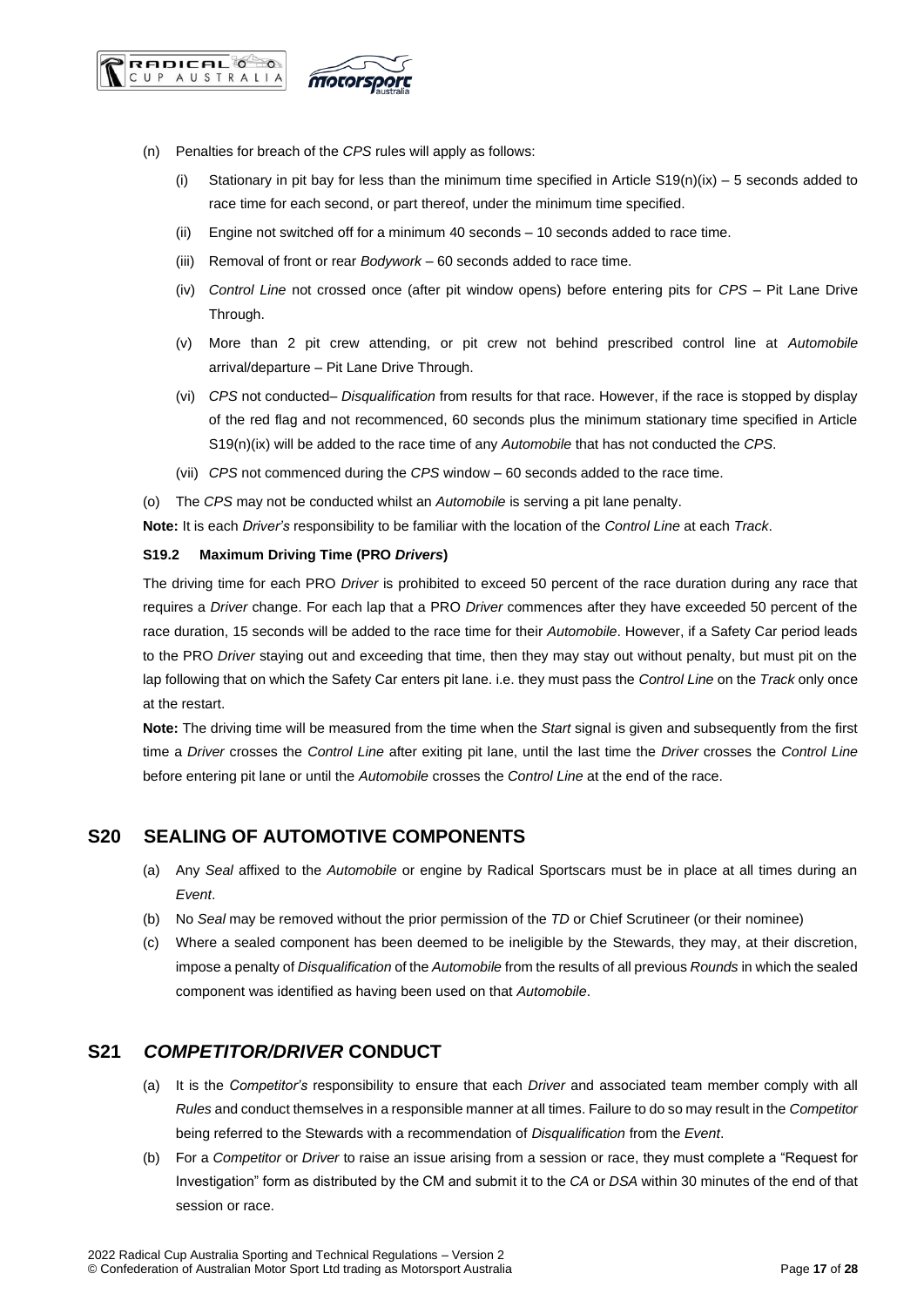



- (c) Any *Driver* who is subject to a judicial procedure may not leave the *Circuit* except under *Force Majeure* (e.g. hospitalisation) until the race results have become final. If a *Driver* wishes to leave the *Circuit* sooner they must receive permission from the Clerk of the Course in which case any judicial action may be taken in the *Driver's* absence and communicated to them.
- (d) Within 3 days of the completion of each *Round*, the *DSA* will produce a report documenting the status of all investigations conducted at that *Round*.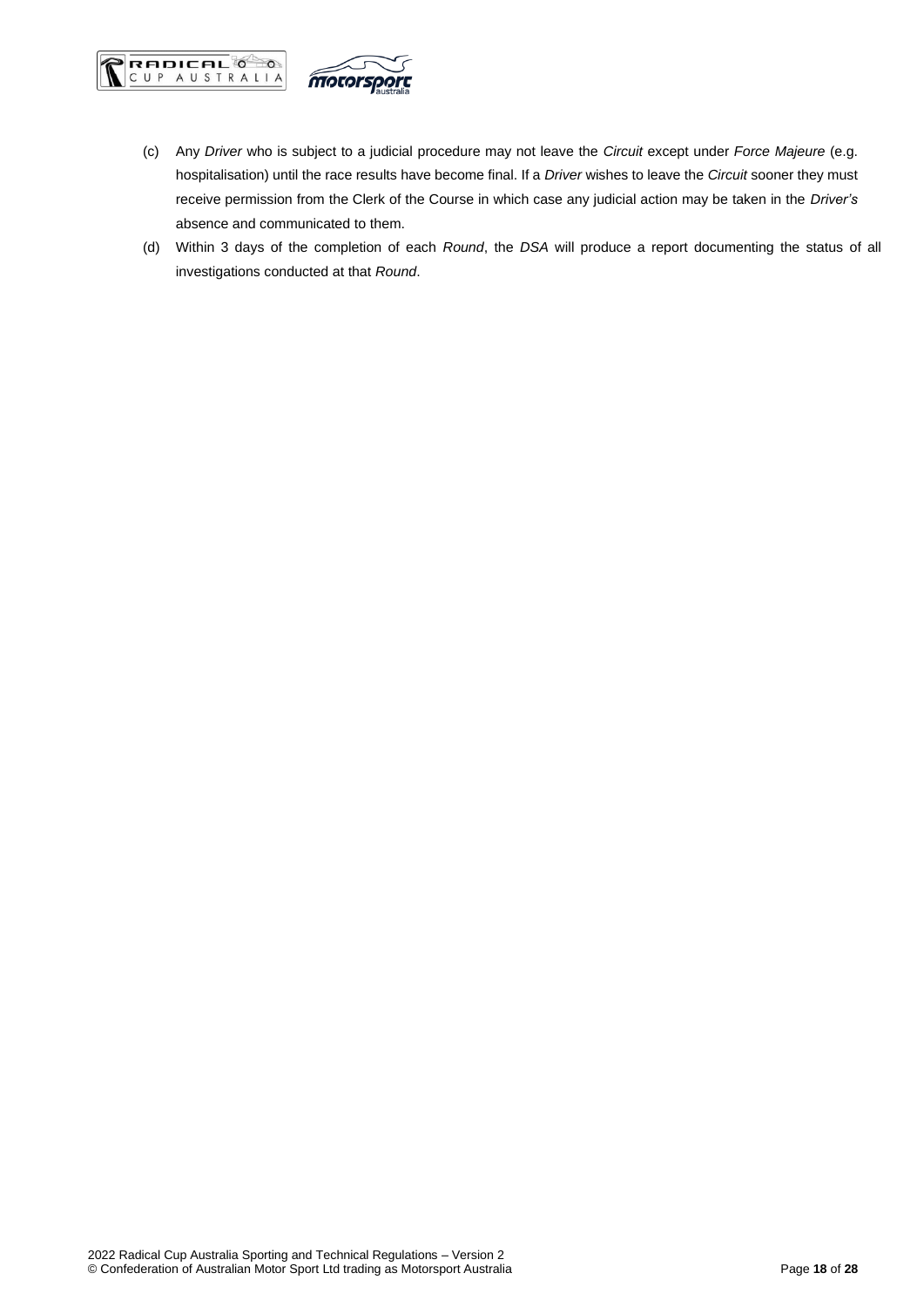<span id="page-18-1"></span><span id="page-18-0"></span>



## **ATTACHMENT A**

## **2022 RADICAL CUP AUSTRALIA NOMINATION FORM**



| <b>Date</b> |  |
|-------------|--|
| Event       |  |
| Team        |  |
| Car #       |  |

| <b>Driver Nominated</b> | <b>Session</b> | <b>Signature</b> |
|-------------------------|----------------|------------------|
|                         |                |                  |
|                         |                |                  |
|                         |                |                  |
|                         |                |                  |
|                         |                |                  |
|                         |                |                  |
|                         |                |                  |
|                         |                |                  |
|                         |                |                  |
|                         |                |                  |
|                         |                |                  |
|                         |                |                  |
|                         |                |                  |
|                         |                |                  |
|                         |                |                  |
|                         |                |                  |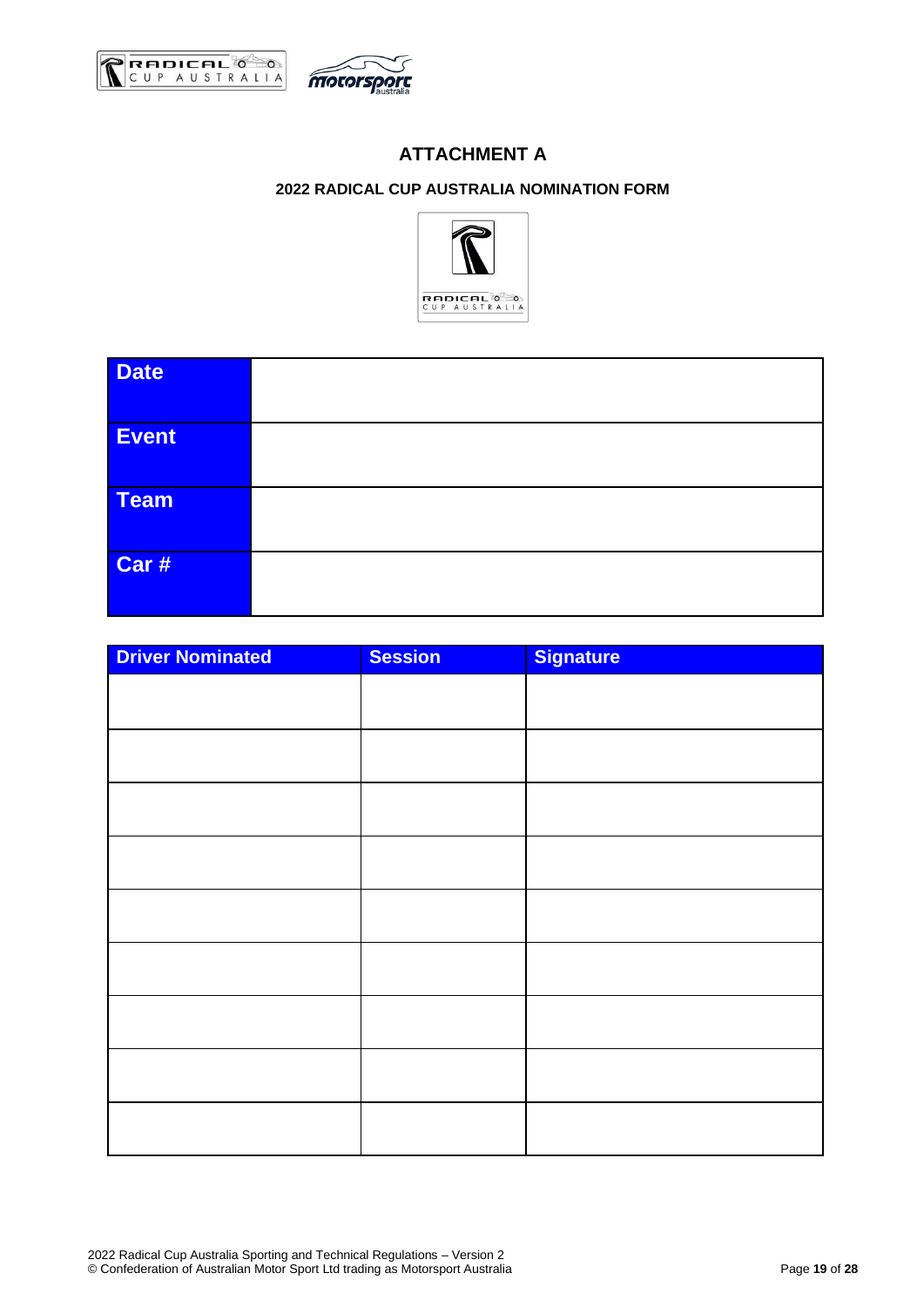<span id="page-19-1"></span><span id="page-19-0"></span>



## **ATTACHMENT B**

### **2022 RADICAL CUP AUSTRALIA TYRE FORM**



| <b>Date</b>   |  |
|---------------|--|
| Event         |  |
| <b>Driver</b> |  |
| Team          |  |
| Car#          |  |

| <b>Tyre</b>              | Art          | <b>Size</b>                  | Serial # |  |  |
|--------------------------|--------------|------------------------------|----------|--|--|
| <b>SLICK</b>             | <b>FRONT</b> | 200/580 R15 F200 C5 Compound |          |  |  |
| <b>SLICK</b>             | <b>ERONT</b> | 200/580 R15 F200 C5 Compound |          |  |  |
| <b>SLICK</b>             | <b>FRONT</b> | 200/580 R15 F200 C5 Compound |          |  |  |
| <b>SLICK</b>             | <b>ERONT</b> | 200/580 R15 F200 C5 Compound |          |  |  |
|                          |              |                              |          |  |  |
| <b>SLICK</b>             | <b>REAR</b>  | 265/605 R16 F200 C5 Compound |          |  |  |
| <b>SLICK</b>             | <b>REAR</b>  | 265/605 R16 F200 C5 Compound |          |  |  |
| <b>SLICK</b>             | <b>REAR</b>  | 265/605 R16 F200 C5 Compound |          |  |  |
| <b>SLICK</b>             | <b>REAR</b>  | 265/605 R16 F200 C5Compound  |          |  |  |
| <b>Replacement Tyres</b> |              |                              |          |  |  |
|                          |              |                              |          |  |  |
|                          |              |                              |          |  |  |
|                          |              |                              |          |  |  |
|                          |              |                              |          |  |  |
| <b>COMMENTS:</b>         |              |                              |          |  |  |
|                          |              |                              |          |  |  |
|                          |              |                              |          |  |  |
|                          |              |                              |          |  |  |

| Driver's signature:        | י ה+פר<br><del>Ducc.</del> |
|----------------------------|----------------------------|
|                            |                            |
|                            |                            |
| <b>Managers signature:</b> | <b>10ta</b>                |
|                            | <del>Duc.</del>            |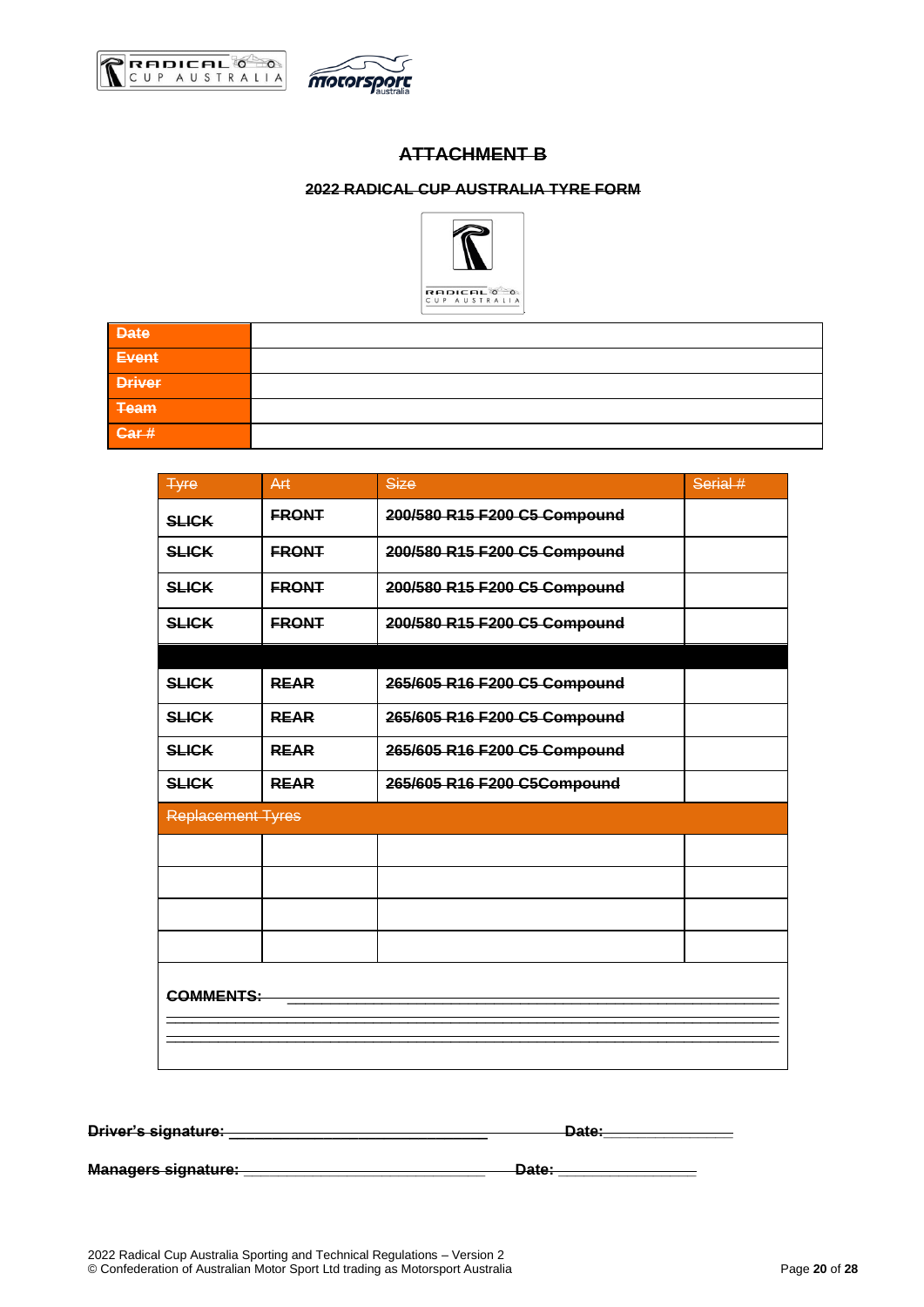



## **ATTACHMENT C**

#### **RESERVED SIGNAGE**

<span id="page-20-1"></span><span id="page-20-0"></span>

| Top Bi Plane        | 120mm x 1600mm                                                                         |
|---------------------|----------------------------------------------------------------------------------------|
| Top Roll Bar        | 75mm x 500mm (curved)                                                                  |
| Side Pod            | 300mm x 300mm (can include multiple logos; must include Royal Purple logo 250 x 80 mm) |
| Side of Nose        | 100mm x 200mm x 2                                                                      |
| Passenger Side Dash | $150 \times 50$ mm (approx)                                                            |

#### **Notes:**

| Side Number Panel         | 315mm x 315mm |
|---------------------------|---------------|
| <b>Front Number Panel</b> | 365mm x 315mm |
| All Competition Numbers   | 100mm x 220mm |

*Nose:* Competition Number

## *Rear Wing* Bi-plane flap must be coloured white. Centrally mounted RCA Series Logo 120mm x 1600mm



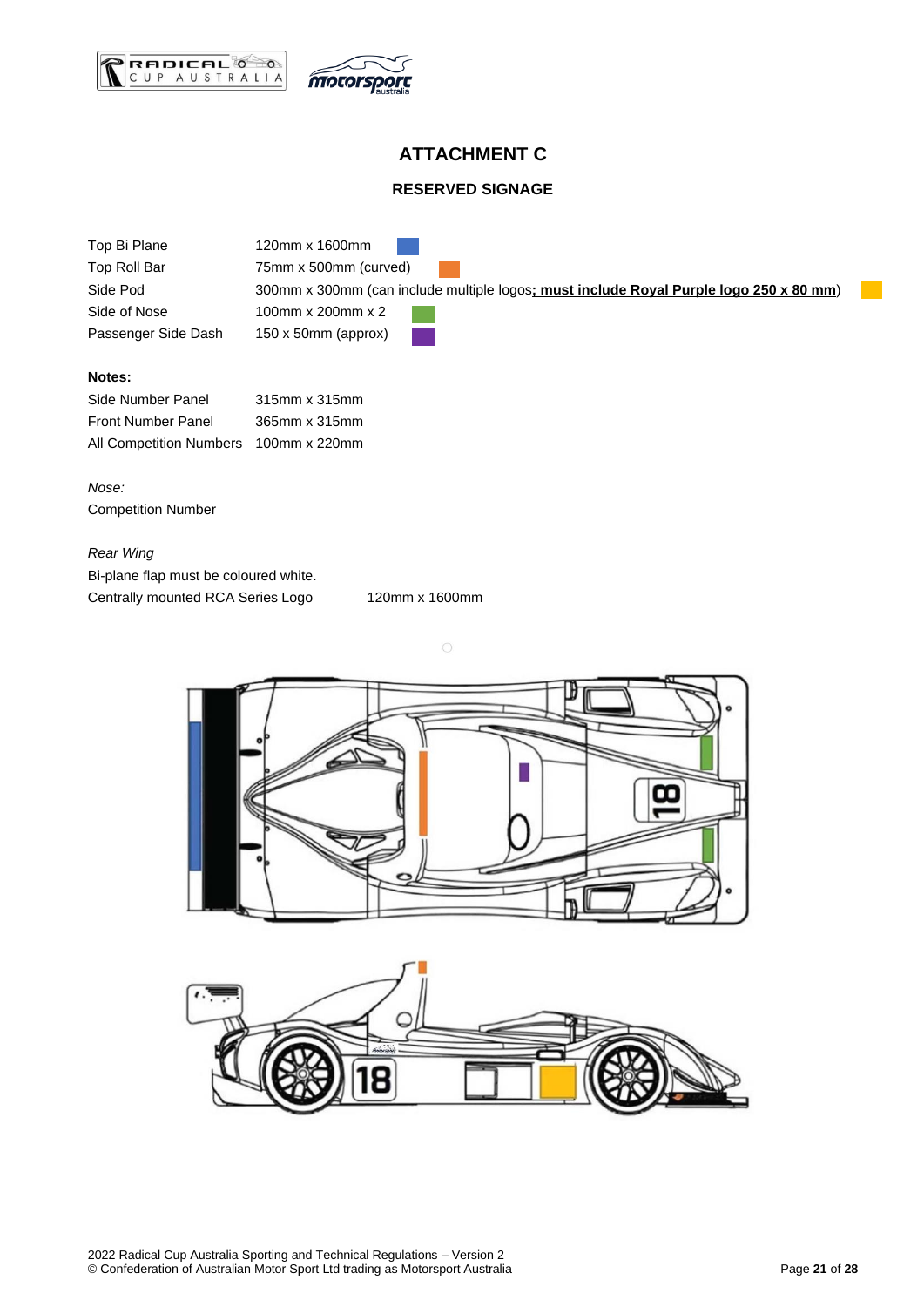



## **2022 Radical Cup Australia**

## Technical Regulations

## <span id="page-21-0"></span>**T1 PREAMBLE**

- (a) In addition to these Technical Regulations each *Automobile* must conform to the requirements of the Technical Appendix in the *Motorsport Australia Manual*.
- (b) The requirements of these Technical Regulations apply to each *Automobile* competing in the 2022 Radical Cup Australia. The *Series* is for Radical SR3 *Automobiles* as supplied by an authorised Australian dealer of Radical Sportscars or privately imported *Automobiles* as approved by the *CM*. If an *Automobile* is privately imported, the *Automobile* must be confirmed as compliant with Radical Sportscars build specification and these Technical Regulations prior to any *Entry* form being accepted.
- (c) Unless expressly permitted in these regulations, modification to the standard mechanical and *Bodywork* specification of the *Automobile*, as defined by the *CM* is strictly prohibited. If in doubt as to meeting the specification, an enquiry must be made to the RCA Technical Committee (addressed to the RCA Administrator) using the form shown in Attachment D of these regulations. If changes are made and found to be unauthorised, then the *Automobile* may not be permitted to run until those changes are rectified.
- (d) It must be clearly understood that if the following text does not clearly state that a technical parameter or specification may be changed, the principle is that it cannot be.
- (e) Each Radical model is manufactured to an identical specification (save for options). In the interests of fairness and safety a *Competitor* may not depart from this specification under any circumstances unless specified in these regulations.
- (f) Whilst a Technical Delegate (*TD*) is empowered to check any competing *Automobile* for compliance and is provided with the data to determine the eligibility of each *Automobile*, the onus of responsibility for the eligibility of any *Automobile* competing in the *Series* rests with the *Competitor*. If there is a dispute concerning the compliance of an *Automobile* with these regulations the onus is on the *Competitor* to satisfy the *CM* with regards to such compliance and not the *CM* to prove non-compliance.
- (g) Where costs are incurred as a result of an eligibility check as may be reasonably requested by either the *TD* or *CM* these will be borne by the *Competitor*.
- (h) As a method of control, any component may be removed from an *Automobile* by the *TD* and exchanged for a similar component supplied by the *CM*. The *Competitor* is responsible for the condition of any exchanged component and may return the component at the completion of a race.
- (i) The *CM* reserves the right to make changes to these technical regulations at any time, subject to the prior approval of *Motorsport Australia*, in the interests of safety, fairness and cost containment.

## <span id="page-21-2"></span><span id="page-21-1"></span>**T2 ELIGIBILITY**

#### **T2.1 Eligible Models**

- (a) The following models of Radical SR3 are eligible for competition in the 2022 Radical Cup Australia:
	- (i) 1300cc SR3
	- (ii) 1340cc SR3
	- (iii) 1340cc SR3 Cup car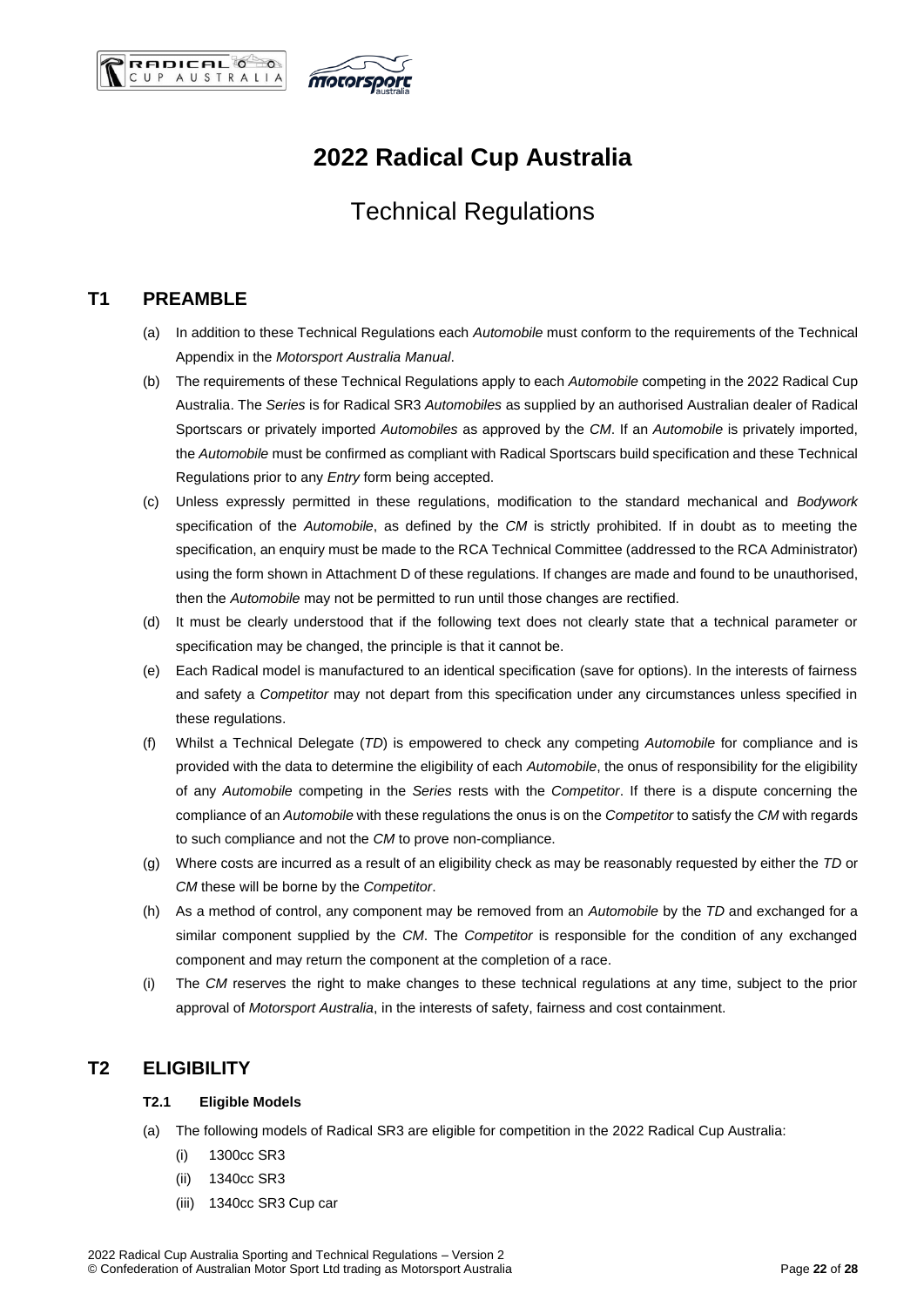

- (iv) 1500cc SR3
- (v) 1500cc SR3 RS
- (vi) 1500cc SR3 Cup Car
- (vii) 1500cc SR3 RSX 2015 Spec
- (viii) 1500cc SR3 RSX 2017 Spec
- (ix) 1500cc SR3 RSX 2018 Triple Crown Spec
- (x) 1500cc SR3 RSX 2019 Spec
- (xi) 1500cc SR3 RSX 2020 Spec
- (xii) 1500cc SR3 XX 2021 Spec
- (xiii) 1500cc SR3 XX 2022 Spec

#### <span id="page-22-0"></span>**T2.2 Parts Supply**

Unless specifically stated otherwise in these regulations, all parts specified in these regulations must be supplied by Radical Australia East or Radical Australia West as per the dealer's registered territory, and fitted in their original position and as supplied.

#### <span id="page-22-1"></span>**T2.3 Racing Weight**

- (a) The minimum *Racing Weight* of each *Automobile* (including the *Driver* wearing all normal racing apparel including helmet) is 710 kg.
- (b) The minimum *Racing Weight* of an *Automobile* with a dual *Driver* entry must be achieved regardless of which *Driver* is in the *Automobile*.
- (c) The penalty imposed for an *Automobile* that is found to be less than the minimum *Racing Weight* at the conclusion of any session (Practice, Qualifying or Race) will be *Disqualification* from the relevant session.

## <span id="page-22-2"></span>**T3** *CHASSIS*

- (a) Each *Automobile* must be fitted with the frontal protection (impact absorbing) structure to FIA Article 277 as supplied by Radical Sportscars.
- (b) The fitting of forward-facing roll-bar stays is mandatory. They must be equipped with safety cage padding in accordance with Technical Appendix - Schedule J of the *Motorsport Australia Manual*.
- (c) *Chassis* repair work must be carried out by a Radical Cup Australia approved chassis repairer.

## <span id="page-22-4"></span><span id="page-22-3"></span>**T4 ENGINE**

#### **T4.1 Eligible Engines**

- (a) Each specification of engine may only be installed in a model type with which it was available new from the factory. It is prohibited to compete in a model without a correct specification engine.
- (b) Each *Automobile* must only be fitted with one of the following engines:
	- (i) RPE Suzuki 1500cc long-stroke K8
	- (ii) RPE Suzuki 1500cc short-stroke K8
	- (iii) RPE Suzuki 1500cc K8
	- (iv) RPE Suzuki 1500cc K7
	- (v) RPE Suzuki 1340cc K8
	- (vi) RPE Suzuki 1300cc K7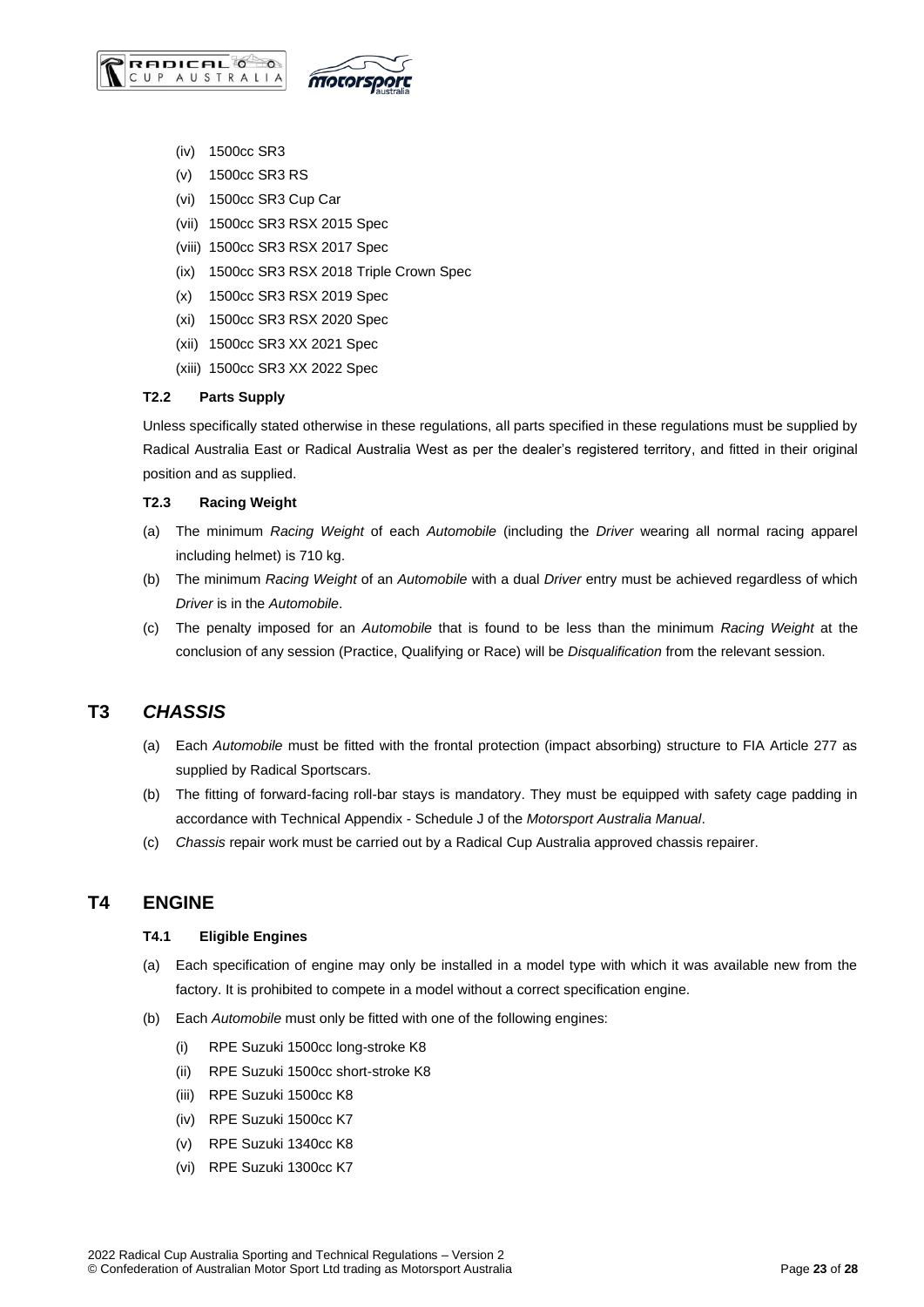

(c) Unless dispensation has been allowed by the *CM*, the engine fitted to each *Automobile* must be built, sealed and certified to comply with category build specs by Radical Performance Engines UK (RPE).

#### <span id="page-23-0"></span>**T4.2 Engine Rebuilds**

- (a) Any engine repair or rebuild must be undertaken by RPE and must be presented with RPE *Seals* intact to be eligible.
- (b) Any *Competitor* whose *Automobile* is not fitted with an RPE built engine must apply to the *CM* for permission to compete at any *Round*. This application process will not apply from 2023 onwards.
- (c) If an engine presents at a *Round* with no *Seal/s*, a declaration must be signed by the *Competitor* stating that the engine complies with RPE build specs and Radical Cup Australia regulations. The *TD* will affix *Seal/s* to this engine and when the next engine repair or rebuild takes place, a technical examination will be conducted.

#### <span id="page-23-1"></span>**T4.3 Engine Power Output Testing**

Testing, by rolling dynamometer, to establish the power output of an *Automobile* may be required to be carried out (at the *Competitor's* expense) by an independent operator nominated by the *CM*.

#### <span id="page-23-2"></span>**T4.4 Electronic Engine Control Unit (***ECU***)**

- (a) Reprogramming of the *ECU* is prohibited by a *Competitor*. Only RPE staff may program an *ECU* with the authorised Radical dealer.
- (b) The *TD* may randomly re-allocate the *ECU* of any *Automobile* at any time.
- (c) Heat shielding of the *ECU* is permitted but must not restrict removal of the *ECU*.
- (d) *ECU* maps must comply with current Radical Specifications. Any *Automobile* entered for a *Round* must install control software or firmware updates at the request of RCA *Series* staff.

## <span id="page-23-4"></span><span id="page-23-3"></span>**T5 TRANSMISSION AND FINAL DRIVE**

#### **T5.1 Transmission**

- (a) An aftermarket up-changing gear cut is permitted as long as it is fitted to a manual gearstick change, is fully controlled by the standard *ECU*, and no modifications are made to the standard wiring loom.
- (b) The reverse drive system must be operational by the *Driver* when seated in the driving position.

#### <span id="page-23-5"></span>**T5.2 Final Drive**

- (a) The final drive ratio will be as follows:
	- (i) *Rounds* 1 and 5– 2.917:1
	- (ii) *Rounds* 2, 3, and 4 3.071:1

## <span id="page-23-7"></span><span id="page-23-6"></span>**T6 SUSPENSION**

#### **T6.1 General**

The fitting of front anti-roll bars and rear anti-roll bars (Nik-links), supplied by Radical Sportscars, is permitted. If fitted, they may be disconnected and left installed in the *Automobile*.

#### <span id="page-23-8"></span>**T6.2 Shock absorbers**

- (a) Each *Automobile* must be fitted with either AVO or INTRAX shock absorbers supplied by *RAE* or *RAW* or as approved by Radical Cup Australia.
- (b) Coil spring rates are free, save that they must be the specific springs supplied by Radical Sportscars or *RAE* or *RAW*. Aftermarket and non-compliant springs are prohibited.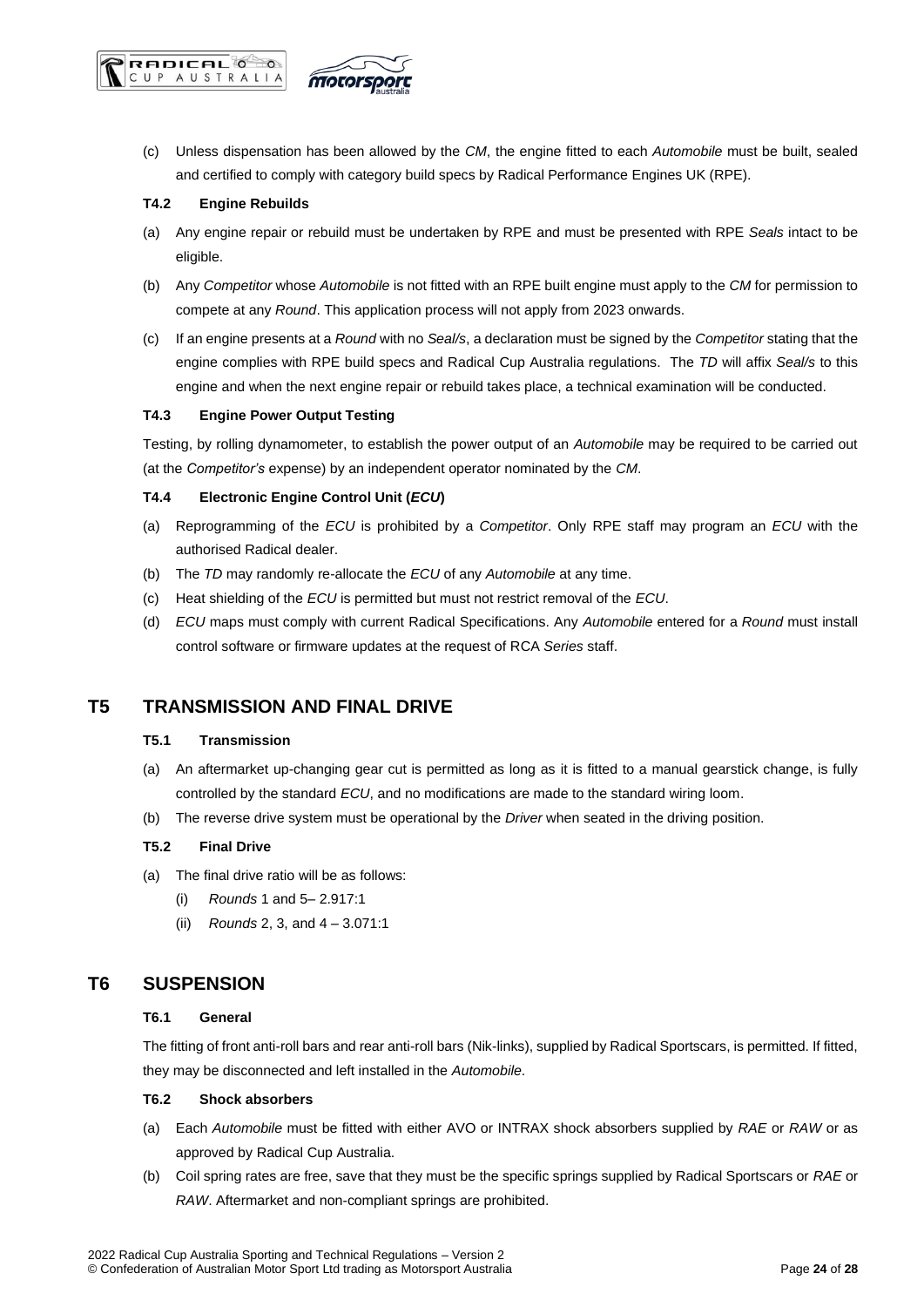



#### <span id="page-24-0"></span>**T6.3 Ground Clearance**

- (a) The minimum ground clearance of the ready-to-drive *Automobile* (with the *Driver* in the *Automobile*) must be not less than the specified dimensions.
- (b) For the duration of the *Event*, the ground clearance of the *Bodywork* and/or any suspended part of the *Automobile* must be a minimum of 40 mm.

## <span id="page-24-1"></span>**T7 BRAKES**

- (a) The fitting of vented 260 mm diameter discs or 280 mm floating vented discs as supplied by Radical Sportscars is permitted.
- (b) Brake pad material must only be PFC01 "Standard" or DTC70 "Option" supplied by Radical Sportscars or *RAE* or *RAW* or as approved by Radical Cup Australia.
- (c) Brake fluid is free High specification is strongly recommended.

## <span id="page-24-2"></span>**T8 COCKPIT**

- (a) The steering wheel is free.
- (b) The safety harness is free but must comply with Technical Appendix Schedule I of the *Motorsport Australia Manual*.

## <span id="page-24-3"></span>**T9 WHEELS**

Each *Automobile* must be fitted with Radical cast *Wheels* or three-piece *Wheels* as supplied by Radical Sportscars.

## <span id="page-24-4"></span>**T10 BODYWORK**

- (a) The fitting of an aerodynamic device manufactured by Radical Sportscars for the particular model and listed on the Radical SR3 International order form (2010 or later) is permitted.
- (b) Heat shielding of the *Bodywork* adjacent to the exhaust system inside the engine compartment is permitted but must be easily removable for inspection.

## <span id="page-24-5"></span>**T11 ENGINE AND DIFFERENTIAL FLUIDS**

- (a) For the duration of each *Event*, each *Competitor* must use only the following fluids as supplied by the *CM*:
	- (i) Engine Oil: *Round* 1: Motul 300V 15W-50 or Royal Purple HPS 20W-50.

*Round* 2 to 5: Royal Purple HPS 20W-50

(ii) Gear Oil: *Round* 1: Motul Gear Competition 75W-140 or Royal Purple Max gear 75W-90. *Round* 2 to 5: Royal Purple Max gear 75W-90

## <span id="page-24-6"></span>**T12 COOLING SYSTEM**

- (a) The oil and water radiators as supplied as standard by Radical Sportscars must be retained.
- (b) It is permitted to blank off the radiators to control the fluid temperature.
- (C) Pre-heating of oil and water is permitted.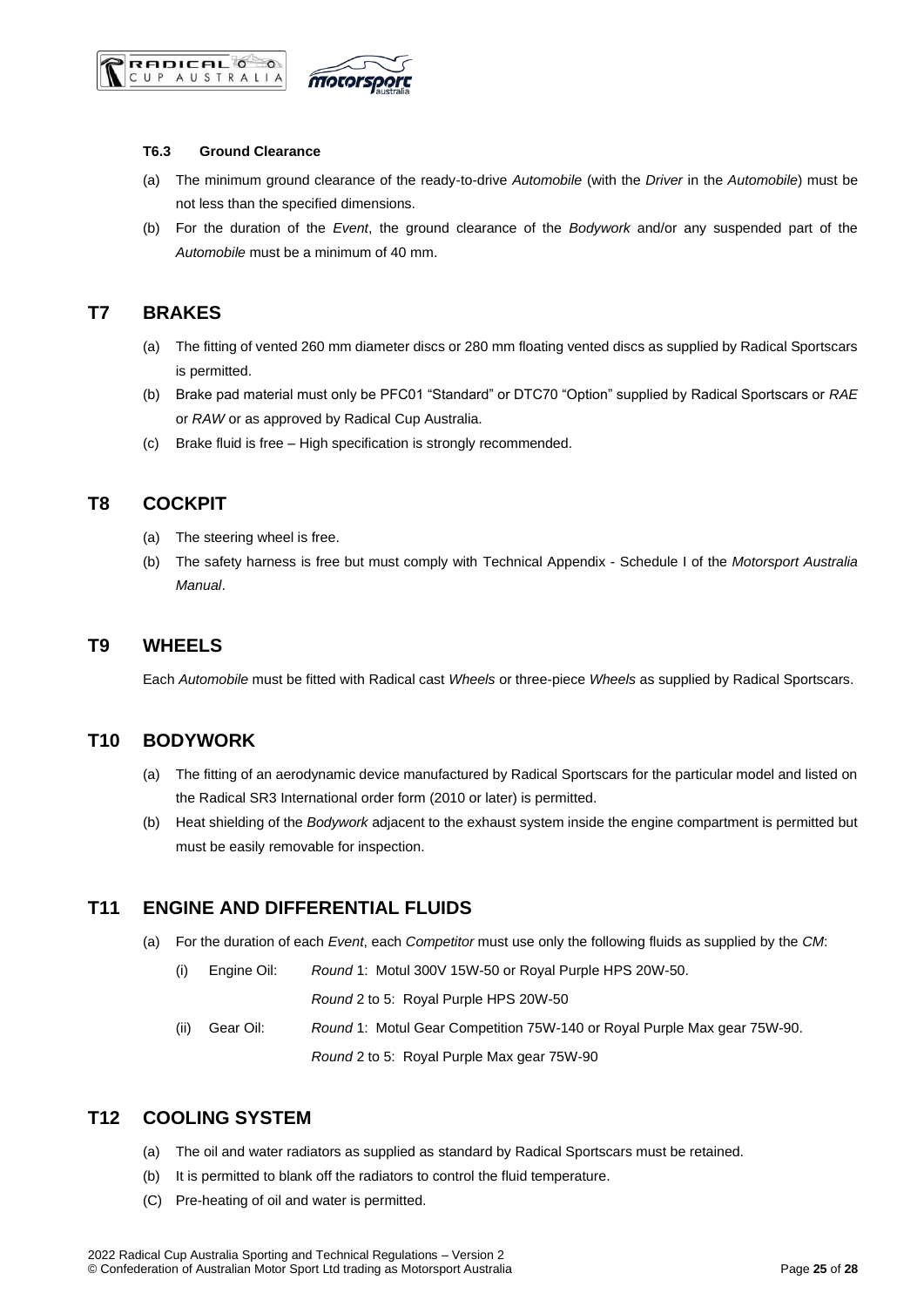



## <span id="page-25-0"></span>**T13 EXHAUST SYSTEM**

- (a) The exhaust system, including silencer, must be standard as supplied by Radical Sportscars.
- (b) Exhaust wrapping is prohibited.
- (c) Ceramic or paint coating of the exhaust is permitted.

## <span id="page-25-1"></span>**T14 FUEL SYSTEM**

- (a) Each *Automobile* must be fitted with a Radical Fuel testing "T" piece plus a Radical dry break valve in the fuel line either before or after the fuel rail.
- (b) Heat shielding of any fuel line, wiring loom and wire is permitted but must be easily removable for inspection.

## <span id="page-25-2"></span>**T15 TIMING TRANSMITTER**

Each *Automobile* must be fitted with a timing transmitter (Dorian or MyLaps depending on the *Event*) which must be located such that the leading edge (short side) of the transmitter is a minimum of 300 mm behind the leading edge of the *Bodywork*.

## <span id="page-25-3"></span>**T16 DATA LOGGING**

The fitting of data loggers approved by Radical Sportscars plus associated sensors and wiring is permitted.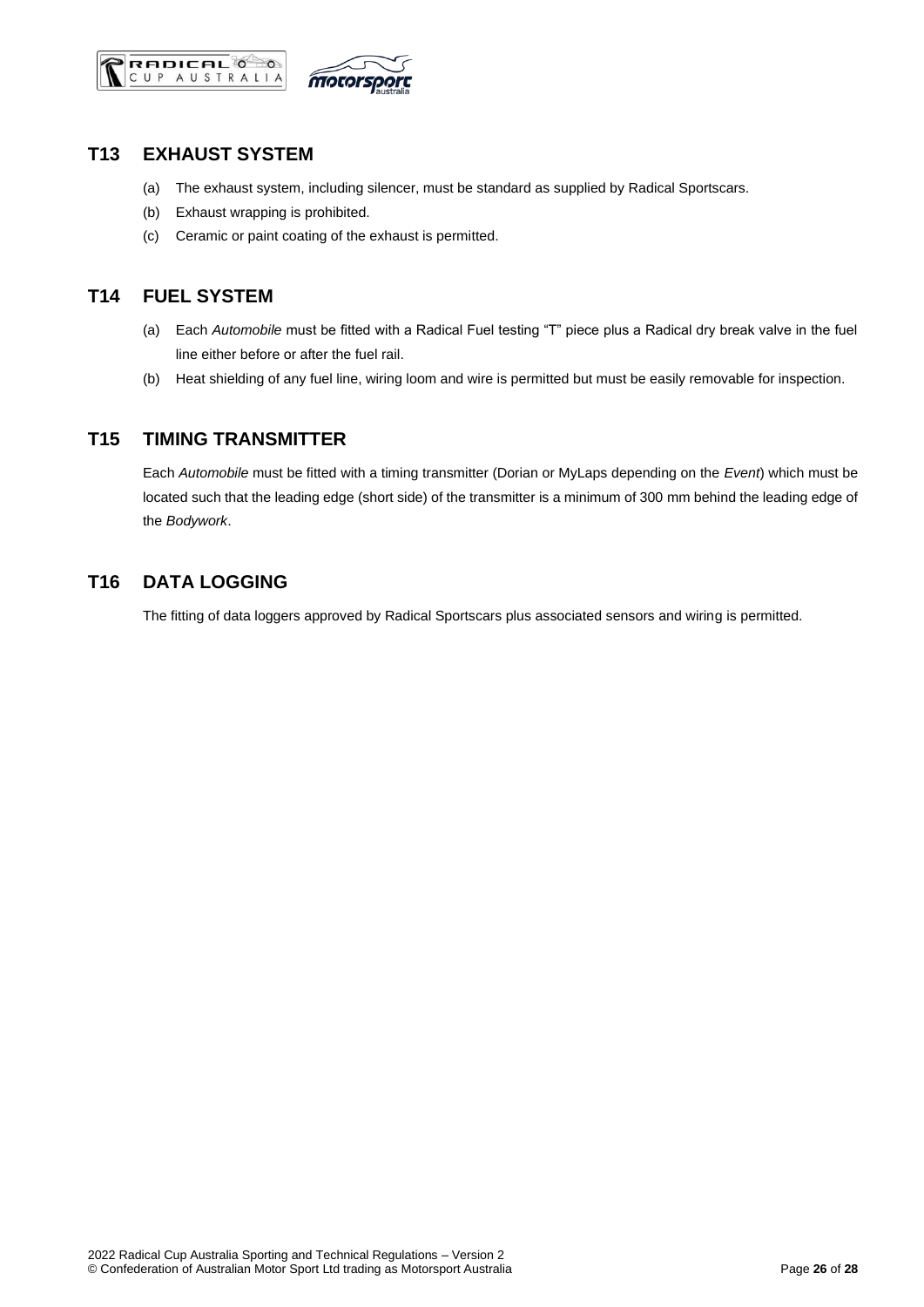<span id="page-26-1"></span><span id="page-26-0"></span>



## **ATTACHMENT D**

### **TECHNICAL REQUEST FORM**



## **RCA TECHNICAL MODIFICATION REQUEST FORM**

**REQUEST DETAILS**

Request Date:  $\vert$  **Requestor:** 

**Radical Car Type:**

**Details About Modifications**

| <b>RADICAL OFFICE USE ONLY</b> |  |  |  |
|--------------------------------|--|--|--|
| <b>RECEIVED BY:</b>            |  |  |  |
| <b>DATE RECEIVED:</b>          |  |  |  |
| <b>TMR NUMBER:</b>             |  |  |  |